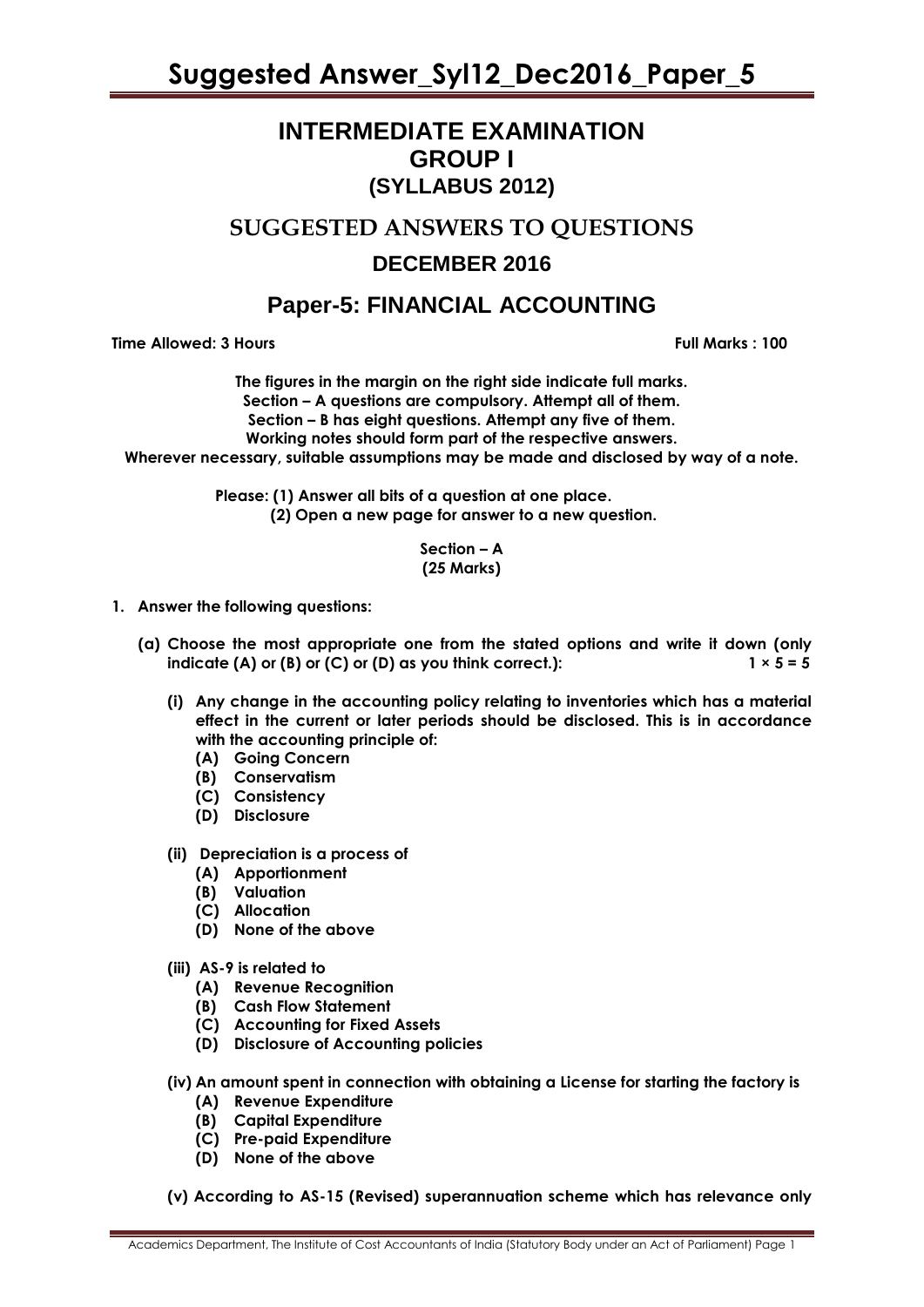**to the final salary and number of years of service is**

- **(A) Defined Benefit Scheme**
- **(B) Defined Contribution Scheme**
- **(C) Non-Contributory Scheme**
- **(D) Both (A) and (B)**
- **(b) Match the following in Column - I with the appropriate in Column - II: 1 × 5 = 5**

| Column I |                              | Column II |                               |  |
|----------|------------------------------|-----------|-------------------------------|--|
|          | <b>Non-Performing Assets</b> | (A)       | <b>Branch Accounts</b>        |  |
| (ii)     | AS-15 (Revised)              | (B)       | <b>Consignment Accounting</b> |  |
| (iii)    | $AS-28$                      | (C)       | <b>Banking Company</b>        |  |
| (iv)     | Stock and Debtors Method     | (D)       | <b>Employee Benefits</b>      |  |
| (v)      | <b>Account Sales</b>         | (E)       | <b>Impairment of Assets</b>   |  |
|          |                              | (F)       | <b>Borrowing Cost</b>         |  |

**(c) State whether the following statements given below are TRUE or FALSE: 1 × 5 = 5**

- **(i) In the case of consignment sales, revenue is to be recognised on sale of goods to a third party.**
- **(ii) The amount by which the minimum rent exceeds the actual Royalty is known as Excess Workings.**
- **(iii) Bank Reconciliation Statement is not a part of the process of Accounts.**
- **(iv) As per AS-2 Inventory is valued at the lower of net realisable value and current replacement cost.**
- **(v) Retiring a bill under rebate means payment of the bill before due date.**
- **(d) Answer the following questions (Give workings): 2 × 5 = 10**

**(i) NATARAJ LTD. deals in manufacture of Products P, Q, R and S respectively. It provides the following information with respect to the Closing Stock of these items for the year ended March 31, 2016.**

| Category of stock | Historical Cost (₹) | <b>Net Realisable value (<math>\bar{z}</math>)</b> |  |  |
|-------------------|---------------------|----------------------------------------------------|--|--|
|                   | 80,000              | 59,200                                             |  |  |
| ر                 | 1,03,200            | 1,02,400                                           |  |  |
|                   | 60.000              | 71.000                                             |  |  |
|                   | 90,000              | 93,200                                             |  |  |

**Calculate the value of inventories to be shown in the Balance Sheet as on March 31, 2016 as per requirements of AS-2.**

**(ii) BHARAT TUSHAR LTD. which depreciates its machinery at 10% p.a. on diminishing balance method, had on 1st April, 2015,** ` **29,160, to the debit of Machinery Account. On 31st March, 2016, the company decided to change the method of depreciation to straight line method with effect from 1st April, 2012, the rate of depreciation remaining the same.**

**Pass the necessary Journal entry on account of change in method of Depreciation.**

**(iii) Healthy Life Insurance Ltd. declared a reversionary bonus of** ` **12 per** ` **1,000 and gave the policyholders an option to get the bonus in cash for** ` **5 per** ` **1,000. Total business of the company is** ` **15 crores, 40% of the policyholders decided to get bonus in cash.**

**Pass the necessary journal entries in the Book of Healthy Life Insurance Ltd.**

**(iv) P and R are currently partners in a firm sharing Profit/Loss in the ratio of 4:3. A new**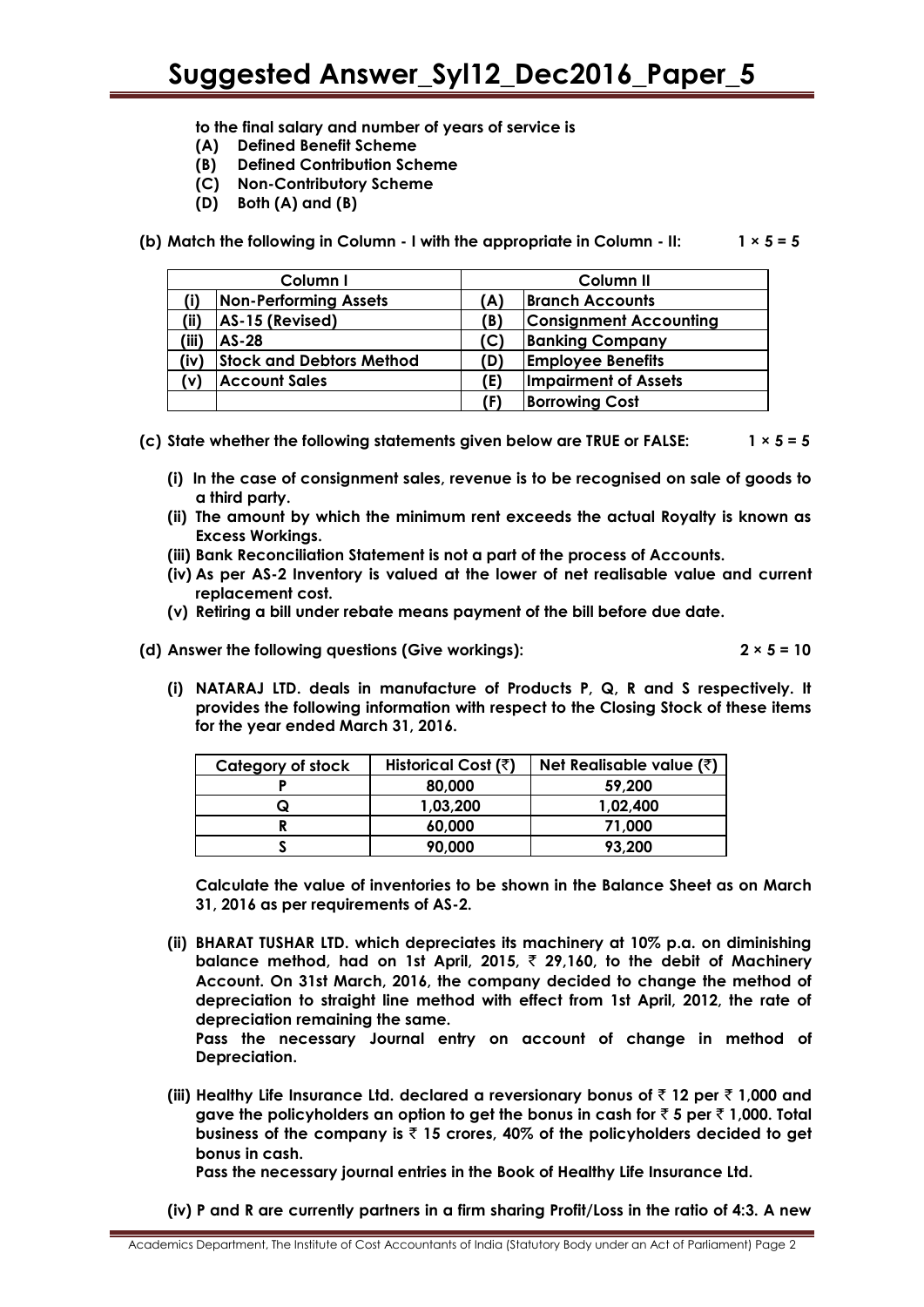**partner D is admitted and after his admission new Profit/Loss sharing ratio between P, R and D becomes 5:3:2.**

**What will be the sacrifice ratio of P and R after admission of D?**

**(v) MS SHAYANI purchased 10% Debentures in KPC LTD for** ` **5,20,000 on 1st July, 2015. The face value of these Debentures were** ` **4,80,000. Interest on Debentures falls due on 30th September and 31st March.**

**Compute the Cost of Acquisition of the Debentures.**

#### **Answer:**

- **(a)** (i) (C) (ii) (C)  $(iii)$   $(A)$  $(iv)$   $(B)$ (v) (A)
- **(b)**

| Column I |                                 |     | Column II                |
|----------|---------------------------------|-----|--------------------------|
|          | Non-Performing Assets           |     | <b>Banking Company</b>   |
| (ii)     | AS-15 (Revised)                 | D)  | <b>Employee Benefits</b> |
| (iii)    | $AS-28$                         | (E) | Impairment of Assets     |
| (iv)     | <b>Stock and Debtors Method</b> | 'A) | <b>Branch Accounts</b>   |
| (v)      | <b>Account Sales</b>            | (B) | Consignment Accounting   |

- **(c)** (i) TRUE
	- (ii) FALSE
	- (iii) TRUE
	- (iv) FALSE
	- (v) TRUE
- **(d)** (i) According to PARA-5 of AS-2: valuation of inventories, inventories should be valued at lower of cost and net realizable value. Thus inventories should be valued as per item-wise as is given:

| <b>Items</b> | Historical cost $(\bar{\tau})$ | Net realizable $(\bar{\zeta})$ | Valuation of closing stock $(\bar{\zeta})$ |
|--------------|--------------------------------|--------------------------------|--------------------------------------------|
|              | 80,000                         | 59,200                         | 59,200                                     |
| Q            | ,03,200                        | 02,400, 1                      | 1,02,400                                   |
|              | 60,000                         | 71,000                         | 60,000                                     |
|              | 90,000                         | 93,200                         | 90,000                                     |
|              |                                |                                |                                            |

(ii) Cost of Machinery as on 01.04.2012 = ₹ 29,160 / (.90 × .90 × .90) = ₹ 40,000 A. Total depreciation under old method =  $\bar{\xi}$  40,000 -  $\bar{\xi}$  29,160 =  $\bar{\xi}$  10,840

- B. Total depreciation under new method =  $\overline{(} 40,000 \times 10\% \times 3$  =  $\overline{(} 12,000$
- C. Short depreciation to be provided

|--|--|

| Journal Entry                                    |  |                |         |  |  |  |  |
|--------------------------------------------------|--|----------------|---------|--|--|--|--|
| Particulars                                      |  | Dr <i>(ই</i> ) | Cr. (₹) |  |  |  |  |
| <b>Profit and Loss A/c</b><br>Dr.                |  | 1,160          |         |  |  |  |  |
| To Machinery A/c                                 |  |                | 1,160   |  |  |  |  |
| (Being the short depreciation provided on a/c or |  |                |         |  |  |  |  |
| change in method of depreciation)                |  |                |         |  |  |  |  |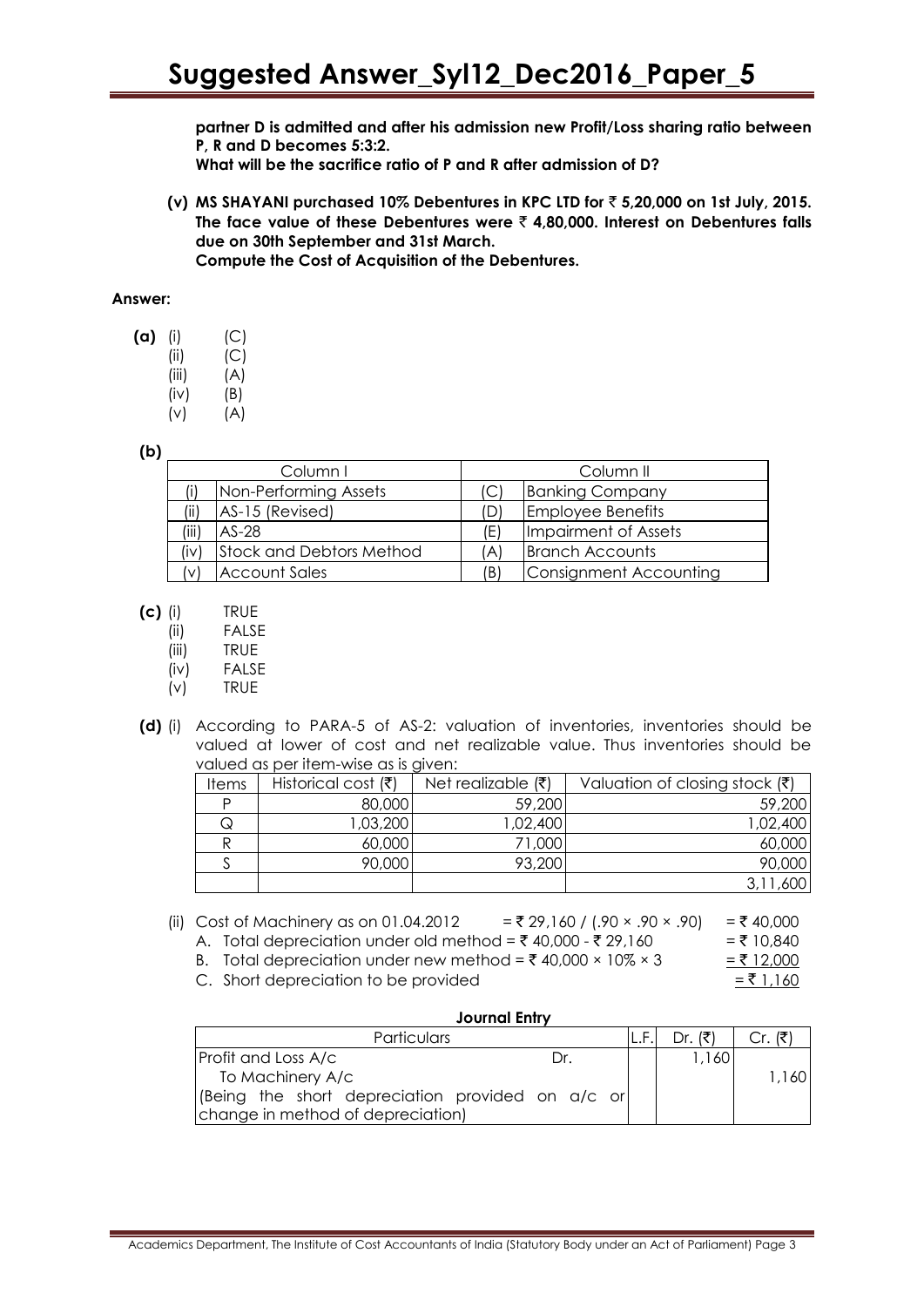(iii) Health Life Insurance Ltd.

| <b>Journal Entry</b>                                  |     |       |           |           |  |  |  |
|-------------------------------------------------------|-----|-------|-----------|-----------|--|--|--|
| Particulars                                           |     | ١L.F. | Dr. (₹)   | Cr. (₹)   |  |  |  |
| Profit and Loss A/c                                   | Dr. |       | 3,00,000  |           |  |  |  |
| $[40\% \times 15,00,00,000 \times (5/1000)]$          |     |       |           | 3,00,000  |  |  |  |
| To Bonus payable in cash A/c                          |     |       |           |           |  |  |  |
| (Being the bonus payable in cash)                     |     |       |           |           |  |  |  |
| Profit and Loss A/c                                   | Dr. |       | 10,80,000 |           |  |  |  |
| $[60\% \times 15,00,00,000 \times (12/1000)]$         |     |       |           | 10,80,000 |  |  |  |
| To Life Insurance Fund A/c                            |     |       |           |           |  |  |  |
| (Being transfer to Life Insurance Fund for liability) |     |       |           |           |  |  |  |

(iv) Calculation of sacrificing ratio of P&R after D's admission

| Partners                       | P:                         | R: |  |
|--------------------------------|----------------------------|----|--|
| Old Ratio                      | 4:                         | 3: |  |
| New Ratio                      | 5:                         | 3: |  |
| $\frac{4}{7} - \frac{5}{10} =$ | $(40 - 35)$<br>$(30 - 21)$ | 'N |  |

Sacrificing ratio of P&R = 5 : 9.

(v) Computation of Cost of Acquisition of Debentures:

| Particulars                                                             |          |
|-------------------------------------------------------------------------|----------|
| Cum-interest purchase price of debentures                               | 5,20,000 |
| Less: Interest from the last date of payment of interest to the date of | 12,000   |
| purchase $[4,80,000 \times (3/12) \times 0.10]$                         |          |
| Cost of Debentures at the time of acquisition                           | 5,08,000 |

#### **Section – B (75 Marks)**

**Answer any five questions (carrying 15 Marks each) from Question No. 2 to Question No. 9:**

- **2. (a) The following details are extracted from the records of M/S BANDHAN & CO, a trader for the year ended March 31, 2016.** 
	- **(i) Total sales amounted to** ` **1,80,000 including the sale of old Xerox Machine for**  ` **4,800 (Book value** ` **8,000). The total Cash sales were 20% of the total Credit sales.**
	- **(ii) Collections from debtors amounted to 70% of the aggregate of the opening debtors and Credit sales for the period. Debtors were allowed a cash discount of**  ` **20,000.**
	- **(iii) Bills Receivable drawn during the three months totalled** ` **30,000 of which bills amounting to** ` **10,000 were endorsed in favour of suppliers. Out of the endorsed Bills, one bill for** ` **6,000 was dishonoured for non-payment as the party became insolvent, his estate realised nothing.**
	- **(iv) Cheques received from customers** ` **8,000 were dishonoured, a sum of** ` **2,000 was irrecoverable. Bad Debt written off in the earlier years was realised** ` **11,000.**
	- **(v) Sundry Debtors as on 01.04.2015 stood of** ` **50,000.**

**You are required to draw up the Debtors Ledger Adjustment Account in the General Ledger.**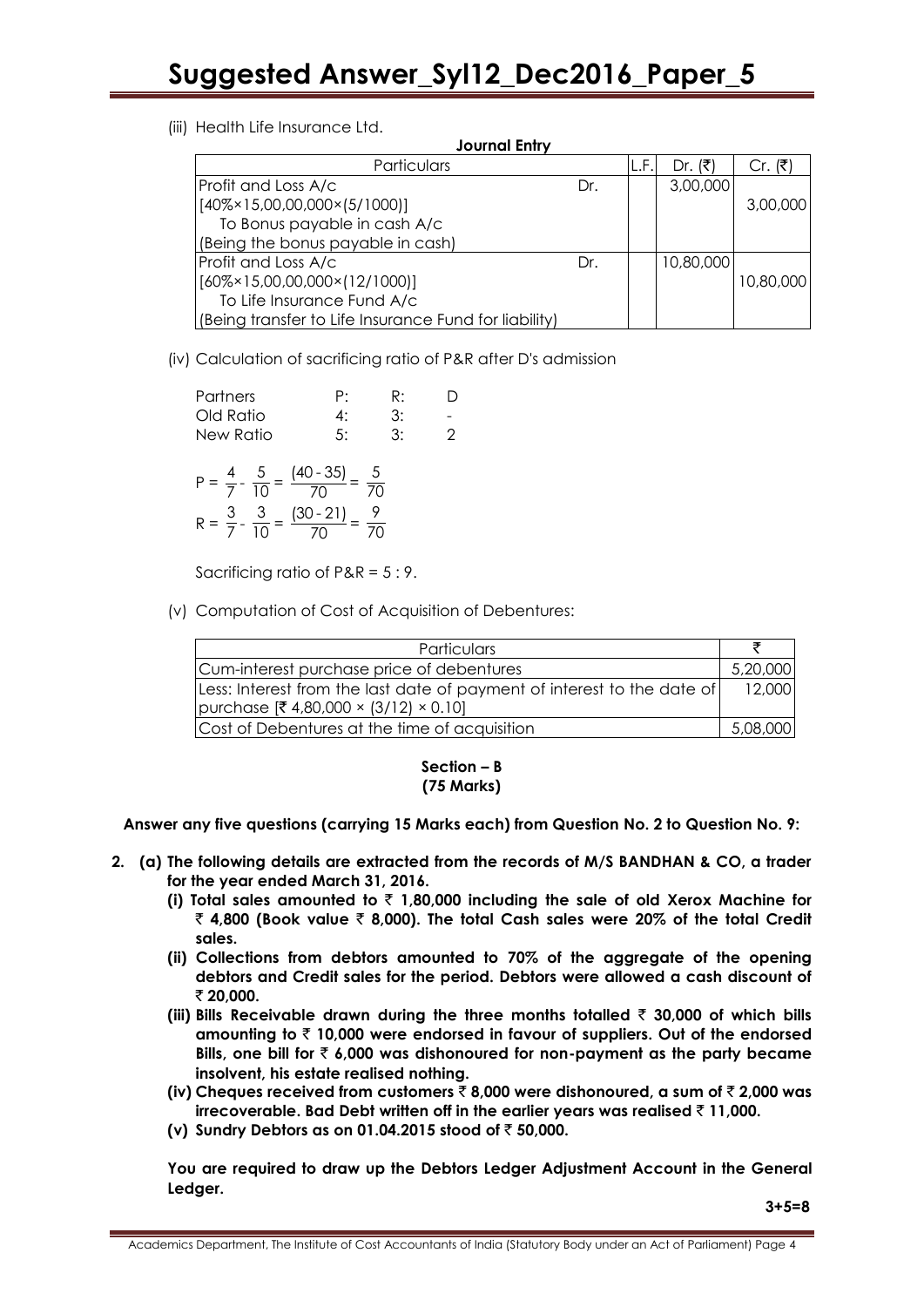**(b) VISHAN for mutual accommodation of TITHAN and himself drew upon the latter a three months bill for** ` **24,000 on 1st July, 2015, which was duly accepted. Vishan discounted the bill at 6% p.a. on 4th July, 2015 and remitted ½ of the proceeds to Tithan.**

**On 1st August, 2015, Tithan drew and Vishan accepted a bill at 3 months for** ` **9,600. On 4th August, 2015, Tithan discounted the bill at 6% p.a. and remitted half the proceeds to Vishan. At maturity Vishan met his acceptance, but Tithan failed to meet his and Vishan had to take up. Vishan drew and Tithan accepted a new bill at two months on 4th November, 2015, for the amount due to Vishan plus** ` **200 as interest. On 1st January, 2016, Tithan became insolvent and a first and final dividend of 40 paises in the rupee was received from his estate on 31st March, 2016.**

**Note: Days of grace for discounting purposes may be ignored.**

**Required: Pass the necessary Journal Entries in the Books of VISHAN. 4+3=7**

#### **Answer:**

**(a)**

In The General Ledger of M/S BANDHAN & CO.

Debtors Ledger Adjustment Account for the year ended 31st March, 2016

| Dr.  |                         |          |      |                                           | Cr.      |
|------|-------------------------|----------|------|-------------------------------------------|----------|
| Date | Particulars             |          | Date | Particulars                               |          |
|      | $1.4.15$ To Balance b/d |          |      | 50,000 2015-16 By General Ledger Adj. A/c |          |
|      | To General Ledger Adj.  |          |      | Cash & Bank                               | 1,37,200 |
|      | A/c                     |          |      | $[70\% \text{ of } (50,000 + 1,46,000)]$  |          |
|      | <b>Credit Sales</b>     | ,46,000  |      | Discount allowed                          | 20,000   |
|      | Dish. of Endorsed B/R   | 6,000    |      | <b>B/R</b> Drawn                          | 30,000   |
|      | Dish. of Cheques        | 8,000    |      | <b>Bad Debts</b>                          | 6,000    |
|      |                         |          |      | (Drawee of endorsed B/R)                  |          |
|      |                         |          |      | <b>Bad Debts</b>                          | 2,000    |
|      |                         |          |      | (Drawer of dish. Cheque)                  |          |
|      |                         |          |      | By Balance c/d                            | 14,800   |
|      |                         | 2,10,000 |      |                                           | 2,10,000 |

**Working:** Credit Sales =  $(1/1.20) \times (1.80,000 - 4.800) = ₹ 1,46,000$ . **Note:** Cash Sales, bad debts recovered and provision for doubtful debts do not appear in the total debtors account.

#### **(b)**

#### **In the books of VISHAN Journal**

| Date    | <b>Particulars</b>                                    |     | L.F. | Dr. (₹) | Cr. (₹) |
|---------|-------------------------------------------------------|-----|------|---------|---------|
| July 1, | <b>Bills Receivable A/c</b>                           | Dr. |      | 24,000  |         |
| 2015    | To Tithan A/c                                         |     |      |         | 24,000  |
|         | bill drawn on Tithan for mutual<br>(Being<br>$\alpha$ |     |      |         |         |
|         | accommodation for 3 months)                           |     |      |         |         |
| July 4  | Bank A/c                                              | Dr. |      | 23,640  |         |
|         | Discount on Bills A/c                                 | Dr. |      | 360     |         |
|         | To Bills receivable A/c                               |     |      |         | 24,000  |
|         | (Being the bill discounted with the bank $@6\%$ pa)   |     |      |         |         |
|         | Tithan A/c                                            | Dr. |      | 12,000  |         |
|         | To Bank A/c                                           |     |      |         | 11,820  |
|         | To discount on Bills A/c                              |     |      |         | 180     |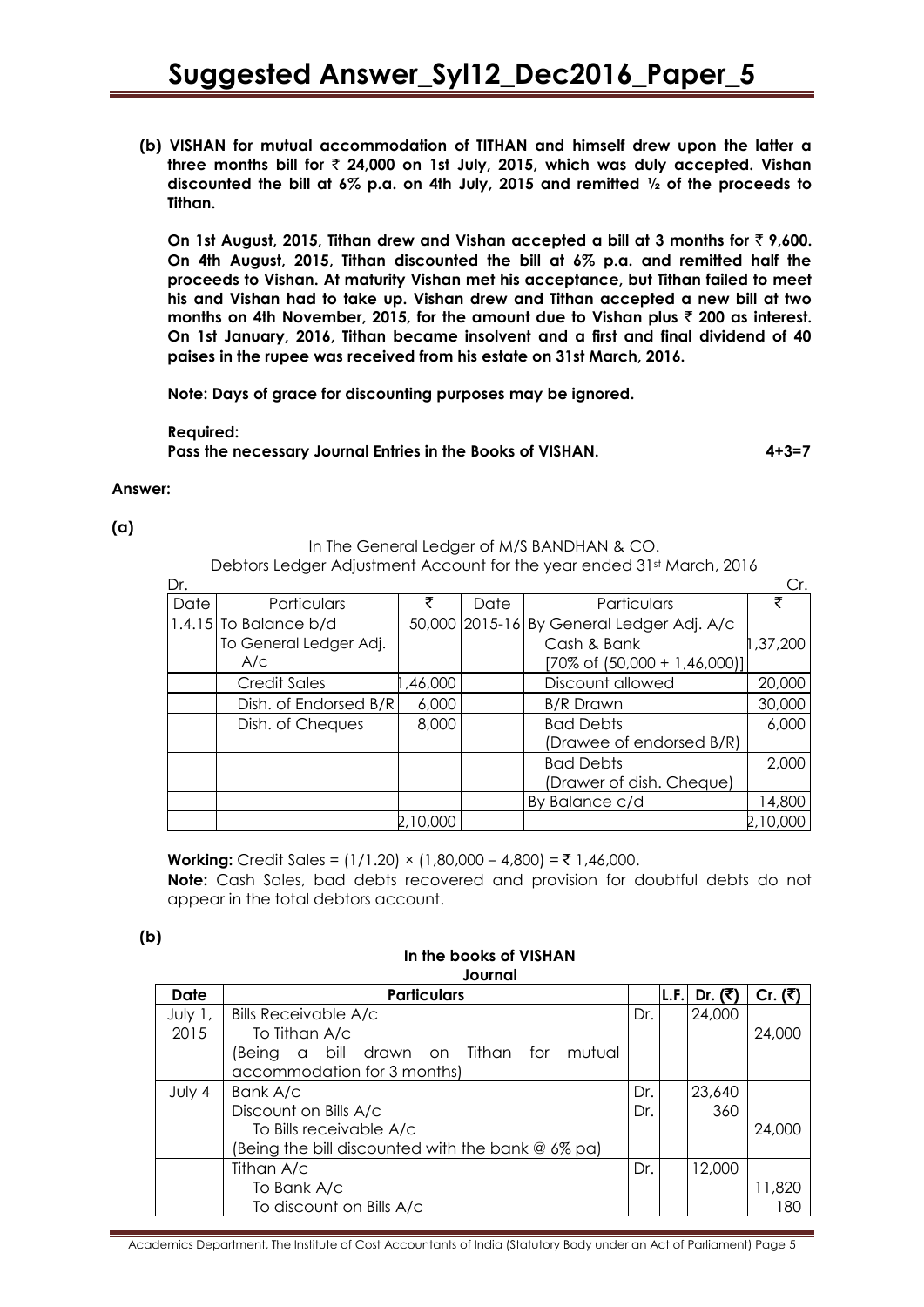|                           | (Being $\frac{1}{2}$ of the proceeds sent to Tithan and $\frac{1}{2}$ of<br>the discount charged to him)                                         |            |                 |        |
|---------------------------|--------------------------------------------------------------------------------------------------------------------------------------------------|------------|-----------------|--------|
| August 1                  | Tithan A/c<br>To Bills payable A/c<br>(Being a bill accepted for mutual accommodation<br>for 3 months)                                           | Dr.        | 9,600           | 9,600  |
| August 4                  | Bank A/c<br>Discount on Bills A/c<br>To Tithan A/c<br>(Being $\frac{1}{2}$ on the proceeds received and $\frac{1}{2}$ of the<br>discount shared) | Dr.<br>Dr. | 4,728<br>72     | 4,800  |
| October<br>$\overline{4}$ | Tithan A/c<br>To Bank A/c<br>(Being the bill dishonoured and taken back from<br>bank)                                                            | Dr.        | 24,000          | 24,000 |
| Nov'4                     | <b>Bills Payable A/c</b><br>To Bank A/c<br>(Being the bill honoured at maturity)                                                                 | Dr.        | 9,600           | 9,600  |
| Nov'4                     | Tithan A/c<br>To Interest A/c<br>(Being the interest due to Tithan)                                                                              | Dr.        | 200             | 200    |
| Nov'4                     | Bills receivable A/c (see note)<br>To Tithan A/c<br>(Being a new bill drawn on Tithan for 2 months)                                              | Dr.        | 17,000          | 17,000 |
| 2016<br>Jan'1             | Tithan A/c<br>To Bills receivable A/c<br>(Being the bill dishonoured due to Tithan's insolvency)                                                 | Dr.        | 17,000          | 17,000 |
| March<br>31               | Bank A/c<br>Bad debt A/c<br>To Tithan A/c<br>(Being final dividend received from Tithan estate @<br>40 paise in a rupee)                         | Dr.<br>Dr. | 6,800<br>10,200 | 17,000 |

**Note:** Value of the new bill will be  $\bar{\xi}$  12,000 for 1st bill +  $\bar{\xi}$  4,800 for 2nd bill +  $\bar{\xi}$  200 for interest = ₹ 17,000.

**3. (a) THITAN of Tatanagar and NITAN of Nagpur entered into a Joint Venture to trade together in the buying and reselling of cheap machinery. Profit or loss to be shared in the ratio of 2:3. Thitan undertook to make the purchases and Nitan to effect sales. NITAN remitted** `**1,50,000 to Thitan towards the Joint Venture. Thitan Purchased machinery worth** `**1,20,000 and paid** `**57,000, for repairs of these, 2.5% as buying commission and** `**5,400 for other Sundry expenses. He then sent all the machines purchased and repaired to Nitan of Nagpur.**

**While taking delivery of the machinery at Nagpur, Nitan incurred** ` **9,000 towards Railway Freight and** `**4,200 towards Octroi. He sold part of the machinery for** ` **2,10,000 and kept the remaining for himself at an agreed value of** ` **45,000. Other expenses of Nitan were:**

| (i) Godown rent    | ₹ 2.700    |
|--------------------|------------|
| (ii) Insurance     | ₹ 3,360    |
| (iii) Brokerage    | ₹4,980 and |
| (iv) Miscellaneous | ₹ 3.840    |

**Both the parties decided to close the venture at this stage.** 

**You are required to prepare the**

- **(i) Memorandum Joint Venture Account showing profit of the Business.**
- **(ii) Joint Venture with Nitan Account in the Books of Thitan. 5 + 2 = 7**

**(b) The factory premises of AURISHI LTD. were engulfed in the fire on August 16, 2016, as a**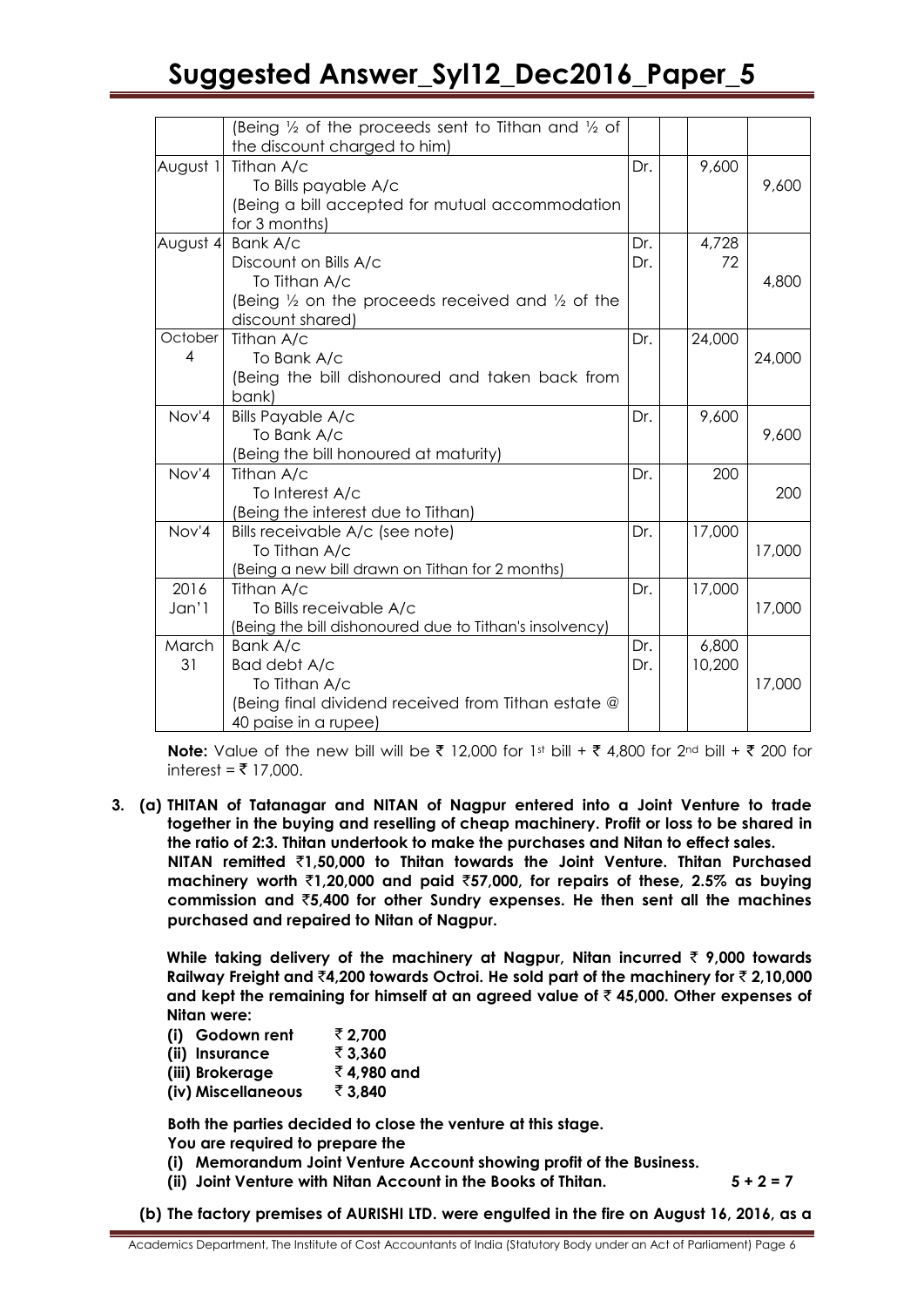**result of which a major part of stock burnt to ashes.**

**The stock was covered by policy for** ` **90,000, subject to Average Clause.**

**The records at the office of the company revealed the following information:**

| <b>Particulars</b>                                |          |
|---------------------------------------------------|----------|
| Stock on 1st April, 2015                          | 1,15,200 |
| Purchases during the year ended 31st March, 2016  | 4,80,000 |
| Sales during the year ended 31st March, 2016      | 6,07,800 |
| Closing stock on 31st March, 2016                 | 95,400   |
| Purchases from 1st April, 2016 to August 16, 2016 | 1,62,000 |
| Sales from 1st April, 2016 to August 16, 2016     | 1,84,200 |

**An item of stock purchased in 2014 at a cost of** ` **30,000 was valued at** ` **18,000 on 31st March, 2015, due to obsolescence. Half of this stock was sold in July, 2015 for ₹7,800; the remaining was valued at** ` **7,200 on 31st March, 2016. One-fourth of the original stock was sold in June, 2016, for** ` **4,200. The remaining stock was considered to be worth 60% of the original cost.**

**Salvaged stock was valued at ₹ 36,000.** 

**You are required to compute the amount of claim to be lodged with Insurance Company for Loss of Stock. 3+3+2=8**

#### **Answer:**

**(a)** (i)

#### **In the books of THITAN Memorandum Joint Venture Account**

| Dr.                                   |          |                    | Cr.      |
|---------------------------------------|----------|--------------------|----------|
| <b>Particulars</b>                    | ₹        | <b>Particulars</b> | ₹        |
| To Thitan                             |          | By Nitan           |          |
| Purchase of machinery                 | 1,20,000 | Sales              | 2,10,000 |
| Expenses:                             |          | Machinery retained | 45,000   |
| Cost of repairs                       | 57,000   |                    |          |
| Buying commission (2.5% of ₹1,20,000) | 3,000    |                    |          |
| <b>Sundry Expenses</b>                | 5,400    |                    |          |
| To Nitan                              |          |                    |          |
| Expenses:                             |          |                    |          |
| Railway Freight                       | 9,000    |                    |          |
| Octroi                                | 4,200    |                    |          |
| Godown rent                           | 2,700    |                    |          |
| Insurance                             | 3,360    |                    |          |
| <b>Brokerage</b>                      | 4,980    |                    |          |
| Miscellaneous                         | 3,840    |                    |          |
| To Net profit                         |          |                    |          |
| Thitan $(2/5)$                        | 16,608   |                    |          |
| Nitan (3/5)                           | 24,912   |                    |          |
|                                       | 2,55,000 |                    | 2,55,000 |

(ii)

#### **Books of THITAN Joint Venture with Nitan Account**

| Dr.                    |       |                                       | Cr.      |
|------------------------|-------|---------------------------------------|----------|
| <b>Particulars</b>     |       | <b>Particulars</b>                    |          |
| To Bank Account        |       | By Bank Account:                      |          |
| Purchase of machinery  |       | 1,20,000 (amount received from Nitan) | 1,50,000 |
| <b>Repairs</b>         |       | $57,000$ By Balance c/d               | 52,008   |
| Commission             | 3,000 |                                       |          |
| <b>Sundry Expenses</b> | 5,400 |                                       |          |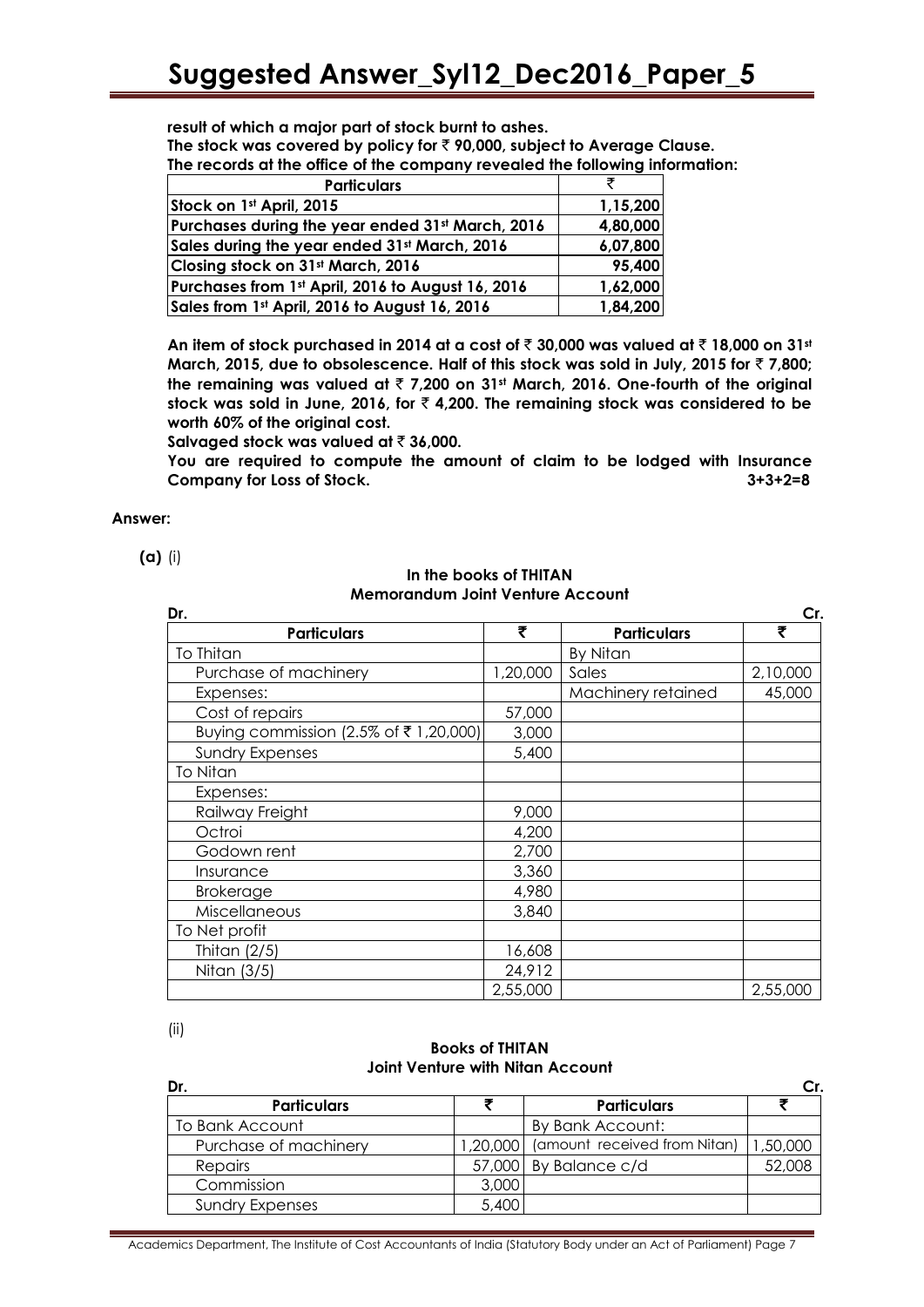| To Profit & Loss A/c                                |          |          |
|-----------------------------------------------------|----------|----------|
| (2/5 <sup>*</sup> Share of Profit on Joint Venture) | 16,6081  |          |
|                                                     | 2,02,008 | 2,02,008 |

**(b)**

#### **AURISHI LTD. Trading Account for the year ended 31st March 2016**

| Dr.                        |               |                 |          |                    |               |          | Cr.      |
|----------------------------|---------------|-----------------|----------|--------------------|---------------|----------|----------|
| <b>Particulars</b>         | <b>Normal</b> | <b>Abnormal</b> | Total    | <b>Particulars</b> | <b>Normal</b> | Abnormal | Total    |
|                            |               |                 | ₹        |                    |               |          |          |
| To Stock                   | 97,200        | 30,000          | 1,27,200 | <b>By Sales</b>    | 6,00,000      | 7,800    | 6,07,800 |
| (Op, at cost)              |               |                 |          |                    |               |          |          |
| To Purchase                | 4,80,000      |                 | 4,80,000 | By Profit & Loss   |               | 7,200    | 7,200    |
|                            |               |                 |          | Account (loss)     |               |          |          |
| To Gross profit $1,11,000$ |               |                 | 1,11,000 | By Stock (at       | 88,200        | 15,000   | 1,03,200 |
|                            |               |                 |          | cost)              |               |          |          |
|                            | 6,88,200      | 30,000          | 7,18,200 |                    | 6,88,200      | 30,000   | 7,18,200 |

Gross profit to Sales Ratio = (1,11,000/6,00,000)×100= 18.50%.

#### **Memorandum Trading Account upto 16th August, 2016**

| Dr.                |          |                 |                 |                             |          |          |                 |
|--------------------|----------|-----------------|-----------------|-----------------------------|----------|----------|-----------------|
| <b>Particulars</b> |          | Normal Abnormal | Total           | <b>Particulars</b>          | Normal   | Abnormal | Total           |
|                    |          |                 |                 |                             |          |          |                 |
| To Stock (at cost) | 88,200   |                 |                 | 15,000 1,03,200 By Sales    | 1,80,000 | 4,200    | 84,200,         |
| To Purchase        | ,62,000  |                 |                 | $1,62,000$ By Profit & Loss |          | 6,300    | 6,300           |
|                    |          |                 |                 | Account-(Loss)              |          |          |                 |
| To Gross profit    | 33,300   |                 |                 | 33,300 By Stock             | 1,03,500 | 4,500    | 1,08,000        |
| 18.5% on sales of  |          |                 |                 | (Balancing figure)          |          |          |                 |
| normal goods       |          |                 |                 |                             |          |          |                 |
|                    | 2,83,500 |                 | 15,000 2,98,500 |                             | 2,83,500 |          | 15,000 2,98,500 |

| Value of stock on 16 <sup>th</sup> August, 2016 |          |          |
|-------------------------------------------------|----------|----------|
| Normal                                          | 1,03,500 |          |
| Abnormal (adjusted price)                       | 4,500    | 1,08,000 |
| Less: Stock Salvaged                            |          | 36,000   |
| Stock destroyed by fire                         |          | 72.000   |

Since there is an average clause in the policy, the **claim will be:** (Amount of the policy/stock on the date of fire) × stock destroyed by fire  $=$  ₹ 72,000 × (90,000/1,08,000) = ₹ 60,000.

**Note:** As an item of stock as on 31st March, 2015 was valued below cost, it was an abnormal item. It is shown under abnormal stock column at its original cost i.e.,  $\overline{30,000}$ . The normal items have been separated to arrive at the normal rate of gross profit. Assume: Ratio of G.P. was uniform throughout.

**4. P, Q, R and T have been carrying on business in partnership sharing profits and losses in the ratio of 4:1:2:3. The following is their Balance Sheet as on 31st March, 2016:**

| <b>LIABILITIES</b>       |          |                    | <b>ASSETS</b>                        |          | ₹        |
|--------------------------|----------|--------------------|--------------------------------------|----------|----------|
| <b>Capital Accounts:</b> |          |                    | <b>Premises</b>                      |          | 2,80,000 |
|                          | 7,00,000 |                    | <b>Furnitures</b>                    |          | 30,000   |
|                          |          | 3,00,000 10,00,000 | <b>Stock-in-Trade</b>                |          | 2,00,000 |
| <b>Trade Creditors</b>   |          | 3,00,000           | <b>Trade Debtors</b>                 | 3,50,000 |          |
|                          |          |                    | <b>Less: Provision for Bad Debts</b> | 50,000   | 3,00,000 |
|                          |          |                    | <b>Cash at Bank</b>                  |          | 1,40,000 |
|                          |          |                    | <b>Capital Accounts:</b>             |          |          |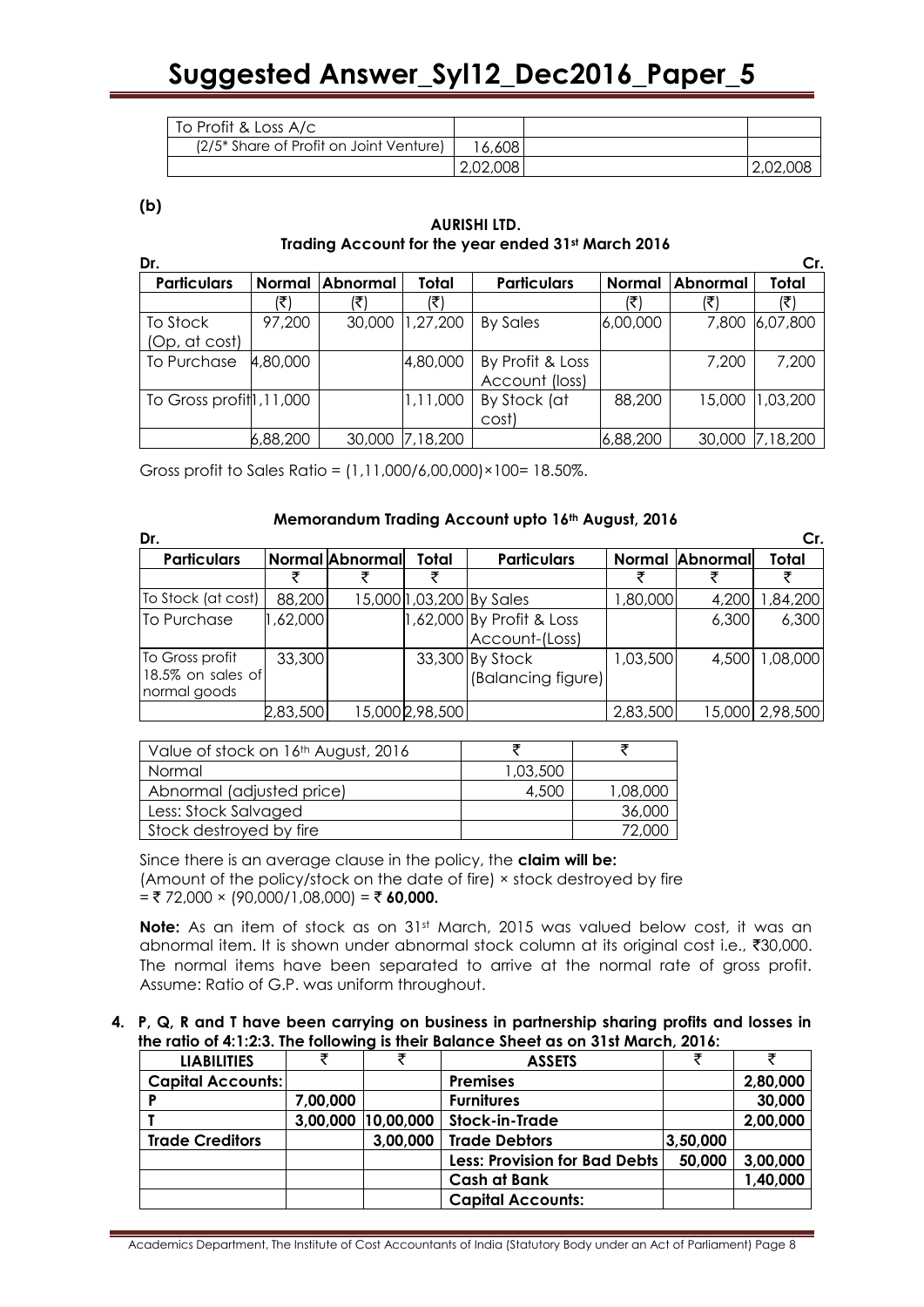|  |           | w | 2,00,000 |           |
|--|-----------|---|----------|-----------|
|  |           |   | 1,50,000 | 3,50,000  |
|  | 13,00,000 |   |          | 13,00,000 |

**It has been agreed to dissolve the partnership on 1st April, 2016, on basis of following points agreed upon:**

**(i) P is to take over Trade Debtors at 80% of Book Value (**` **3,50,000);**

**(ii) T is to take over the stock in Trade at 95% of the value; and**

**(iii) R is to discharge Trade Creditors.**

**(iv) The realisation is : Premises** ` **2,75,000 and Furnitures** ` **25,000.**

**(v)** The expenses of realisation come to  $\bar{\tau}$  30,000.

**(vi) Q is found insolvent and** ` **21,900 is realised from his estate.**

**Note: The loss arising out of capital deficiency may be distributed following decision in Garner vs. Murray.**

**You are required to Prepare:**

- **(a) Realisation Account**
- **(b) Bank/Cash Account**
- **(c) Capital Accounts of the Partners. 5+4+5+1=15**

**Answer:** 

#### **In the books of P, Q, R & T Realisation Account**

| Dr.         |                                                 |           |         |                                | Cr.       |
|-------------|-------------------------------------------------|-----------|---------|--------------------------------|-----------|
| <b>Date</b> | <b>Particulars</b>                              |           | Date    | <b>Particulars</b>             |           |
| 2016        | To Trade Debtors A/c                            | 3,50,000  | 2016    | By Provision for Bad debts A/c | 50,000    |
| April       | To Stock in Trade A/c                           | 2,00,000  | April 1 | By Trade Creditor A/c          | 3,00,000  |
|             | To Premises A/c                                 | 2,80,000  |         | By P's Capital A/c             | 2,80,000  |
|             |                                                 |           |         | (Trade Debtors taken over)     |           |
|             | To Furniture A/c                                | 30,000    |         | By T's Capital A/c             | 1,90,000  |
|             |                                                 |           |         | (Stock-in-trade taken over)    |           |
|             | To R's Capital A/c (Trade<br>credit discharged) | 3,00,000  |         | By Bank A/c (Assets realised)  | 3,00,000  |
|             | To Bank/Cash (Expenses)                         | 30,000    |         | By Partners Capital A/cs       | 70,000    |
|             |                                                 |           |         | P: ₹ 28,000: Q: ₹7,000         |           |
|             |                                                 |           |         | R: ₹14,000: T: ₹21,000         |           |
|             |                                                 | 11,90,000 |         |                                | 11,90,000 |

#### **Bank/Cash Account**

| Dr.         |                            |          |             |                                             | Cr.      |
|-------------|----------------------------|----------|-------------|---------------------------------------------|----------|
| <b>Date</b> | <b>Particulars</b>         |          | <b>Date</b> | <b>Particulars</b>                          |          |
| 2016        | To Balance b/d             |          |             | 1,40,000 2016 By Realisation A/c (expenses) | 30,000   |
| April       | To Realization A/c         |          |             | 3,00,000 April 1 By Partners Capital A/cs   |          |
|             | To Partners' Capital A/cs: |          |             | P:                                          | 2,90,430 |
|             | P:                         | 28,000   |             | R:                                          | 1,50,000 |
|             | Q:                         | 21,900   |             |                                             | 54,470   |
|             | R:                         | 14,000   |             |                                             |          |
|             | T:                         | 21,000   |             |                                             |          |
|             |                            | 5,24,900 |             |                                             | 5,24,900 |

|  |  | Partners' Capital Accounts (Amount in ₹) |  |  |  |
|--|--|------------------------------------------|--|--|--|
|--|--|------------------------------------------|--|--|--|

| <b>Particulars</b> |          |          |         | <b>Particulars</b>             |          |     |          |          |
|--------------------|----------|----------|---------|--------------------------------|----------|-----|----------|----------|
| To Balance b/d     |          | 2,00,000 | .50,000 | - By Balance b/d               | 7,00,000 |     |          | 3,00,000 |
| To Realisation A/c | 2,80,000 |          |         | $-1,90,000$ By Realisation A/c |          | - 1 | 3,00,000 |          |
|                    |          |          |         |                                |          |     |          |          |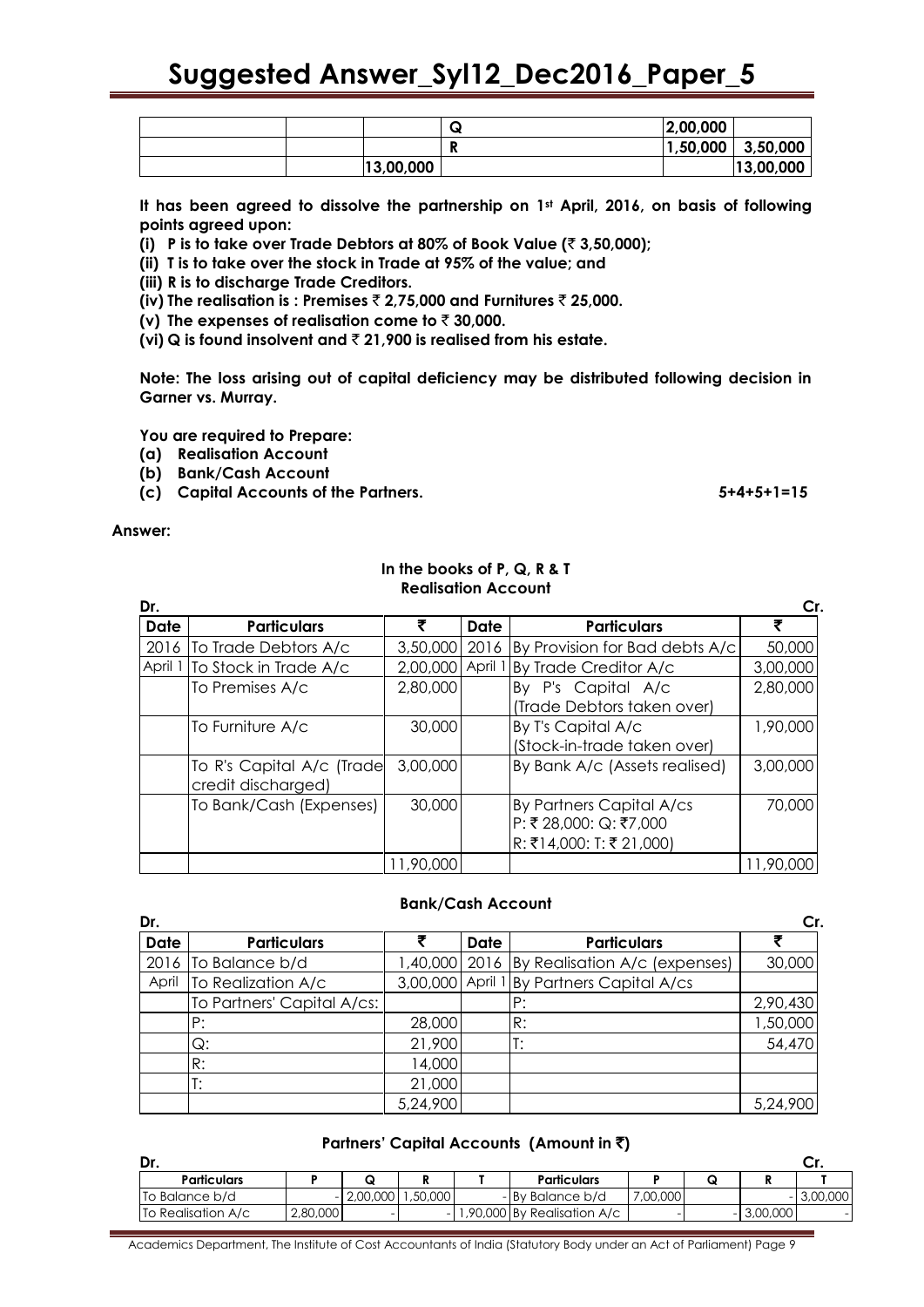| <b>ITo</b><br>Realisation<br>A/C | 28,000   | 7.000                                     | 14,000   | 21,000 By Bank/Cash A/c   | 28,000 |          | 14.000 | 21,000                                    |
|----------------------------------|----------|-------------------------------------------|----------|---------------------------|--------|----------|--------|-------------------------------------------|
| (Loss)                           |          |                                           |          |                           |        |          |        |                                           |
| To Capital A/c (WN-2)            | .29,570  |                                           |          | 55,530 By Bank/Cash (W-I) |        | 21,900   |        |                                           |
| To Bank / Cash A/c               | 2,90,430 |                                           | 1,50,000 | 54,470 By P's Capital A/c |        | 1.29.570 |        |                                           |
|                                  |          |                                           |          | By T's Capital A/c        |        | 55,530   |        |                                           |
|                                  |          | 7,28,000   2,07,000   3,14,000   3,21,000 |          |                           |        |          |        | 7,28,000   2,07,000   3,14,000   3,21,000 |

#### **Working Notes:**

- (1) Solvent partners should bring in cash to make good the loss on realization.
- (2) Q's deficiency of ₹ 1,85,100 (₹ 2,07,000 ₹ 21,900) should be shared by P and T in the ratio of their capital i.e. 7:3. R will not bear any loss on deficiency, because at the time of dissolution he had a debit balance in his Capital Account.
- (3) The amount realised from the estate of Q is  $\bar{\zeta}$  21,900.

#### **5. (a) M/S SHOANI a trader who maintained books under Single Entry system, approaches you with the following details:**

|                                    | 01.04.2015 | 31.03.2016 |
|------------------------------------|------------|------------|
| <b>Assets and Liabilities:</b>     | ₹          |            |
| <b>Trade Creditors</b>             | 1,57,700   | 1,24,000   |
| <b>Sundry Expenses Outstanding</b> | 6,000      | 3,300      |
| <b>Sundry Assets(Net)</b>          | 1,16,100   | 96,000     |
| <b>Stock-in-Trade</b>              | 80,400     | 1,11,200   |
| <b>Cash in hand</b>                | 29,600     | 12,000     |
| <b>Cash at Bank</b>                | 40,000     | 69,200     |
| <b>Trade Debtors</b>               | 1,65,300   | 1,78,700   |

**(1) Details relating to transactions during the year ended March 31st, 2016.**

| <b>Discount Credited to Trade Debtors</b>                 | 15,000 Cash purchases                               | 10,300   |
|-----------------------------------------------------------|-----------------------------------------------------|----------|
| Sales return                                              | 14,500 Cash expenses                                | 95,700   |
| <b>Bad debts</b>                                          | 4,200 Paid by cheque for<br>machinery purchased     | 3,900    |
| Discount allowed by trade creditors                       | 7,000 Household expenses drawn<br>from bank         | 31,800   |
| <b>Purchases returns</b>                                  | 4,000 Cash paid into bank                           | 50,000   |
| Additional capital paid into bank                         | 85,000 Cash drawn from bank                         | 92,400   |
| <b>Realisation from Trade Debtors - paid</b><br>into bank | 6,25,000 Cheque issued to Trade<br><b>Creditors</b> | 6,02,700 |

**(2) Depreciation was provided 20% of WDV on Sundry Assets for the year. You are requested to prepare:**

- **(i) Trading and Profit & Loss Account for the year ended March 31, 2016 and**
- **(ii) Balance Sheet as on that date. 5+3+1+1+1+1=12**
- **(b) M/S ADHUNA & CO. had a provision for Bad Debts of** ` **13,000 against their book debts on 1st April, 2015. During the year ended 31st March, 2016,** ` **8,500 proved irrecoverable and it was desired to maintain the provision for bad debts @ 5% on Debtors which stood at** ` **3,90,000 before writing off Bad Debts.**

**Prepare the provision for Bad Debt Account for the year ended March 31, 2016. 3**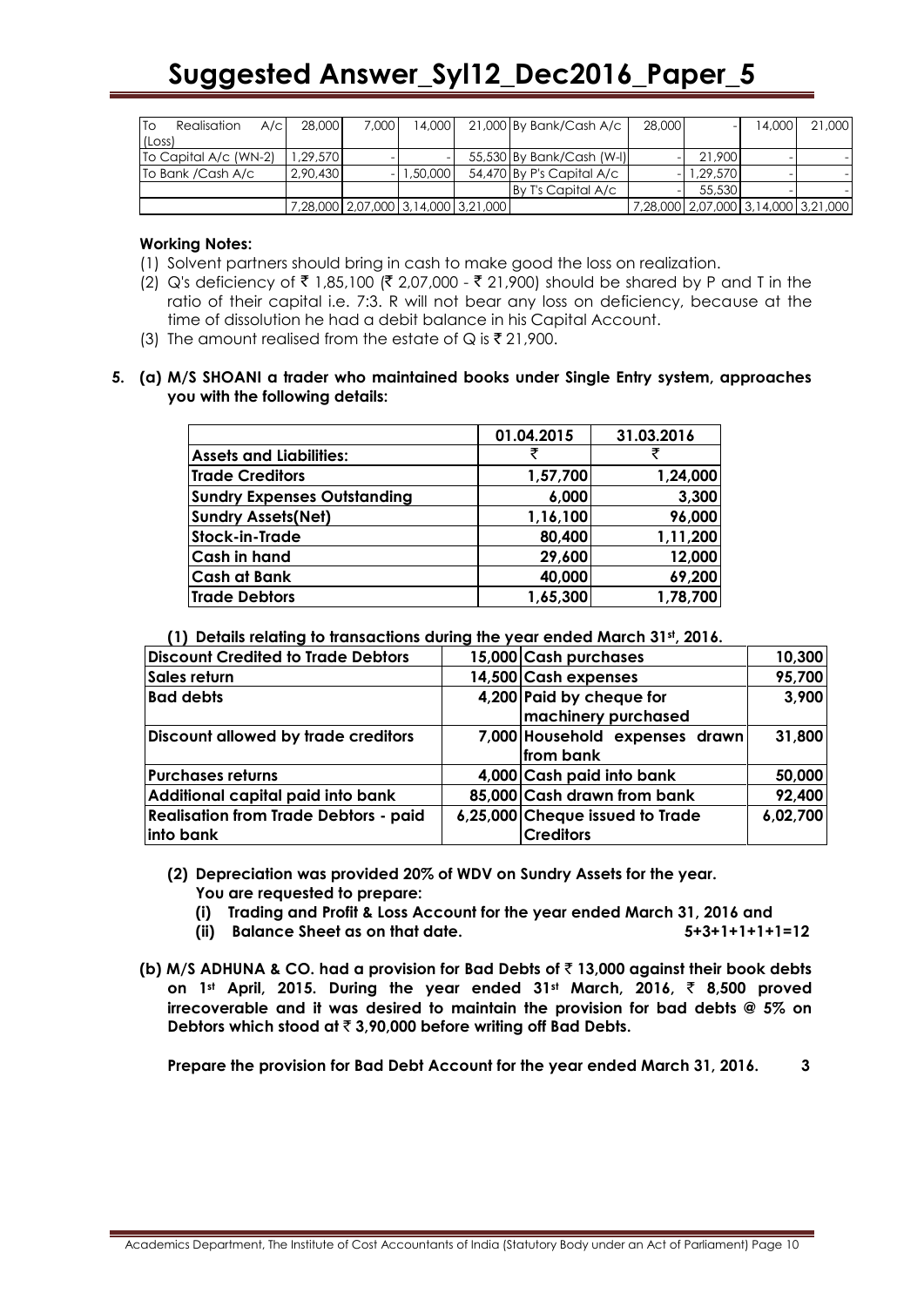#### **Answer:**

**(a)**

### **M/S SHOANI Trading and Profit and Loss Account for the year ended 31st March, 2016**

| Dr.                         |          |          |                           |          | Cr.      |
|-----------------------------|----------|----------|---------------------------|----------|----------|
| <b>Particulars</b>          | ₹        | ₹        | <b>Particulars</b>        | ₹        | ₹        |
| To Opening stock in trade   |          | 80,400   | <b>By Cash Sales</b>      | 46,000   |          |
| To Purchase (Note 1)        | 5,90,300 |          | <b>By Credit Sales</b>    | 6,72,100 |          |
| Less: Returns               | 4,000    | 5,86,300 | Less: Return              | 7,18,100 |          |
| To Gross profit c/d         |          |          | 1,48,100 By closing stock | 14,500   | 7,03,600 |
|                             |          |          |                           |          | 1,11,200 |
|                             |          | 8,14,800 |                           | 8,14,800 |          |
| To Sundry expenses (note-2) |          | 93,000   | By Gross profit b/d       |          | 1,48,100 |
| To Discount allowed         |          | 15,000   | By Discount received      |          | 7,000    |
| To Bad Debts                |          | 4,200    |                           |          |          |
| To Depreciation             |          | 24,000   |                           |          |          |
| To Net profit               |          | 18,900   |                           |          |          |
|                             |          | ,55,100  |                           |          | 1,55,100 |

#### **Balance Sheet as at 31st March, 2016**

| <b>Liabilities</b>   |          |          | <b>Assets</b>        | ₹ |          |
|----------------------|----------|----------|----------------------|---|----------|
| Capital:             |          |          | <b>Sundry Assets</b> |   | 96,000   |
| Opening balance      | 2,67,700 |          | Stock in trade       |   | 1,11,200 |
| New capital          | 85,000   |          | <b>Trade Debtors</b> |   | 1,78,700 |
| Profit               | 18,900   |          | Cash in hand         |   | 12,000   |
|                      | 3,71,600 |          | Cash at Bank         |   | 69,200   |
| Less: Drawings       | 31,800   | 3,39,800 |                      |   |          |
| Trade creditors      |          | 1,24,000 |                      |   |          |
| Outstanding expenses |          | 3,300    |                      |   |          |
|                      |          | 4,67,100 |                      |   | 4,67,100 |

#### **Working Notes:**

(1) Purchase = Credit  $5,80,000 +$  Cash  $10,300 = ₹ 5,90,300$ .

(2) Sundry expenses = paid in cash ₹ 95,700 plus outstanding on 31.03.2016, ₹ 3,300 outstanding on 01.04.2015 ₹ 6,000 = ₹ 93,000.

| ×<br>×             |  |
|--------------------|--|
| I<br>۰.<br>×<br>۰. |  |

#### **Balance Sheet as on April 1st, 2015**

| <b>Liabilities</b>         |          | <b>Assets</b>            |          |  |  |  |
|----------------------------|----------|--------------------------|----------|--|--|--|
| Trade creditors            |          | 1,57,700   Sundry Assets | 1,16,100 |  |  |  |
| Outstanding expenses       |          | 6,000 Stock in trade     | 80,400   |  |  |  |
| Capital (balancing figure) |          | $2,67,700$ Trade debtors | 1,65,300 |  |  |  |
|                            |          | Cash in hand and at Bank | 69,600   |  |  |  |
|                            | 4,31,400 |                          | 4,31,400 |  |  |  |

(4)

#### **Trade Debtors Account**

| Dr.                         |          |                     | Cr.      |
|-----------------------------|----------|---------------------|----------|
| <b>Particulars</b>          |          | <b>Particulars</b>  |          |
| To Balance b/d              | 1,65,300 | By Bank             | 6,25,000 |
| To Sales (balancing figure) | 6,72,100 | By Return inward    | 14,500   |
|                             |          | By Discount allowed | 15,000   |
|                             |          | By Bad debts        | 4,200    |
|                             |          | By Balance c/d      | 1,78,700 |
|                             | 8,37,400 |                     | 8,37,400 |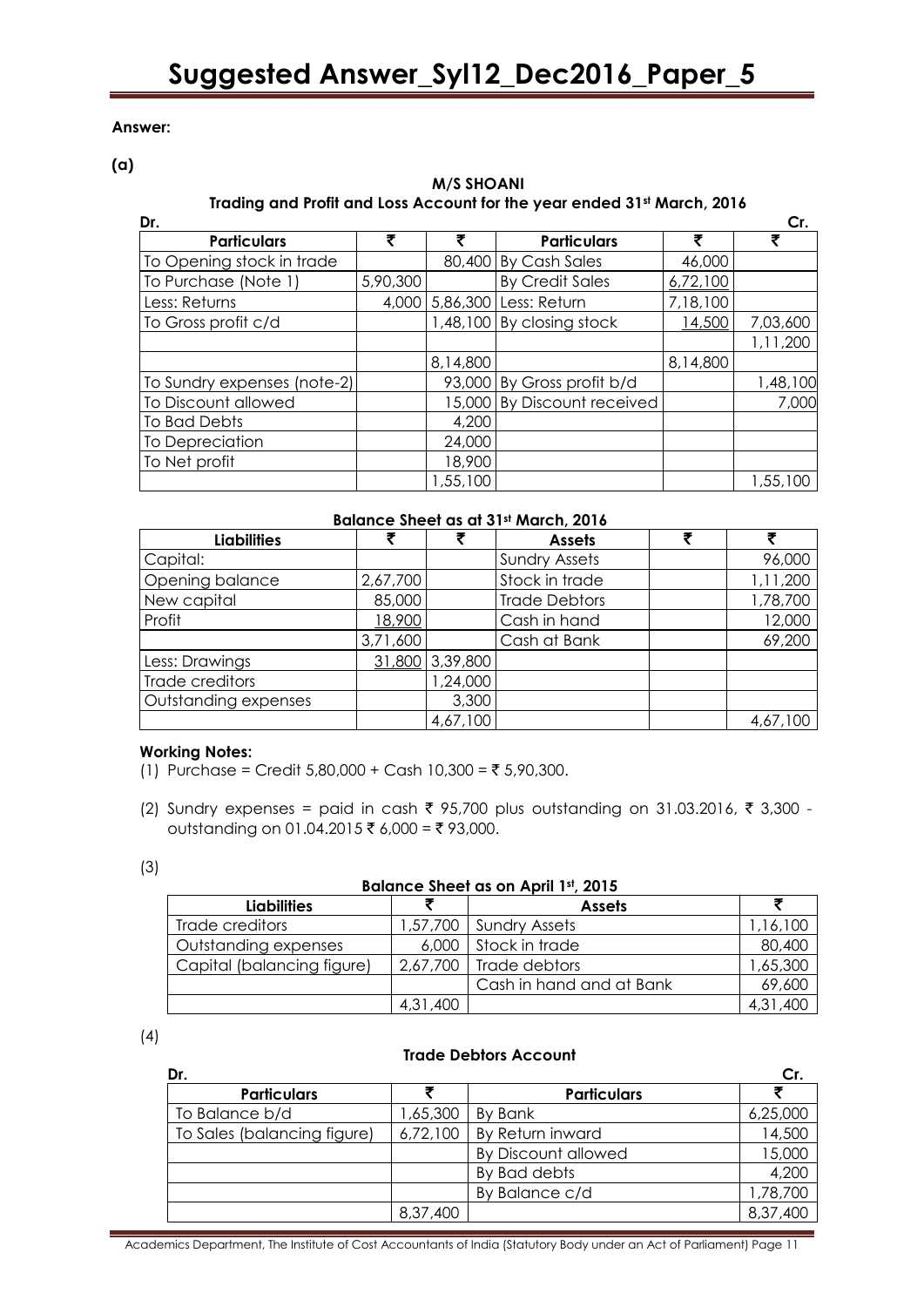### (5)

#### **Trade Creditor Account**

| Dr.                      |          |                               | Cr.      |
|--------------------------|----------|-------------------------------|----------|
| <b>Particulars</b>       |          | <b>Particulars</b>            |          |
| To Bank A/c              | 6,02,700 | By Balance b/d                | 1,57,700 |
| To Discount Received A/c | 7,000    | (balancing<br>Purchases<br>Bv | 5,80,000 |
|                          |          | figure)A/c                    |          |
| To Returns outward A/c   | 4,000    |                               |          |
| To Balance c/d           | ,24,000  |                               |          |
|                          | 7,37,700 |                               | 7,37,700 |

#### (6)

#### **Cash Account**

| Dr.                                       |         |                          | Cr.     |
|-------------------------------------------|---------|--------------------------|---------|
| <b>Particulars</b>                        |         | <b>Particulars</b>       |         |
| To Balance b/d                            | 29,600  | By Purchases A/c         | 10,300  |
| To Bank (Cash withdrawn) A/c              | 92,400  | By Sundry Expenses A/c   | 95,700  |
| sales) [balancing<br>(Cash<br>Sales<br>Τo | 46,000  | By Bank (Cash deposited) | 50,000  |
| figure]                                   |         | A/C                      |         |
|                                           |         | By Balance c/d           | 12000   |
|                                           | ,68,000 |                          | ,68,000 |

#### **(b)**

#### **M/S ADHUNA & CO. Provision for Bad Debt Account**

| Dr.         |                              |        |      |                                     | Сr.    |
|-------------|------------------------------|--------|------|-------------------------------------|--------|
| <b>Date</b> | <b>Particulars</b>           |        | Date | <b>Particulars</b>                  |        |
|             | $ 31.3.16 $ To Bad Debts A/c |        |      | 8,500 1.4.15 By Balance b/d         | 13,000 |
|             | $31.3.16$ To Balance c/d     |        |      | 19,075 31.3.16 By Profit & Loss A/c | 14,575 |
|             | 5% of (3,90,000 - 8,500)     |        |      | (further provn. required)           |        |
|             |                              | 27,575 |      |                                     | 27,575 |

**6. (a) M/S YAYATI LTD. having its principal place of business at BENGALURU has a branch at New Delhi. The company sends goods to its branch at cost plus 33 1/3% which is the selling price. The following information is given in respect of the branch for the year ended 31st March, 2016.**

|                                                     | ₹         |
|-----------------------------------------------------|-----------|
| Goods sent to Branch (invoice value)                | 24,00,000 |
| Stock at Branch (01.04.2015) at selling price       | 1,20,000  |
| <b>Cash Sales</b>                                   | 9,00,000  |
| <b>Returns from Customers</b>                       | 30,000    |
| <b>Branch Expenses paid for cash</b>                | 2,67,500  |
| Branch Debtors' Balance (01.04.2015)                | 1,50,000  |
| <b>Discounts allowed</b>                            | 5.000     |
| <b>Bad Debts</b>                                    | 7,500     |
| Stock at Branch (31.03.2016) at selling price       | 2,40,000  |
| Branch Debtor's Balance(31.03.2016)                 | 1,82,500  |
| <b>Collections from Debtors</b>                     | 13,50,000 |
| <b>Branch Debtors' Cheques returned dishonoured</b> | 25,000    |

**You are required to prepare:**

- **(i) Branch Stock Account**
- **(ii) Branch Debtors Account and**
- **(iii) Branch Adjustment Account to reveal the profit of the Branch for the year ended March 31, 2016. 3+2+4=9**

Academics Department, The Institute of Cost Accountants of India (Statutory Body under an Act of Parliament) Page 12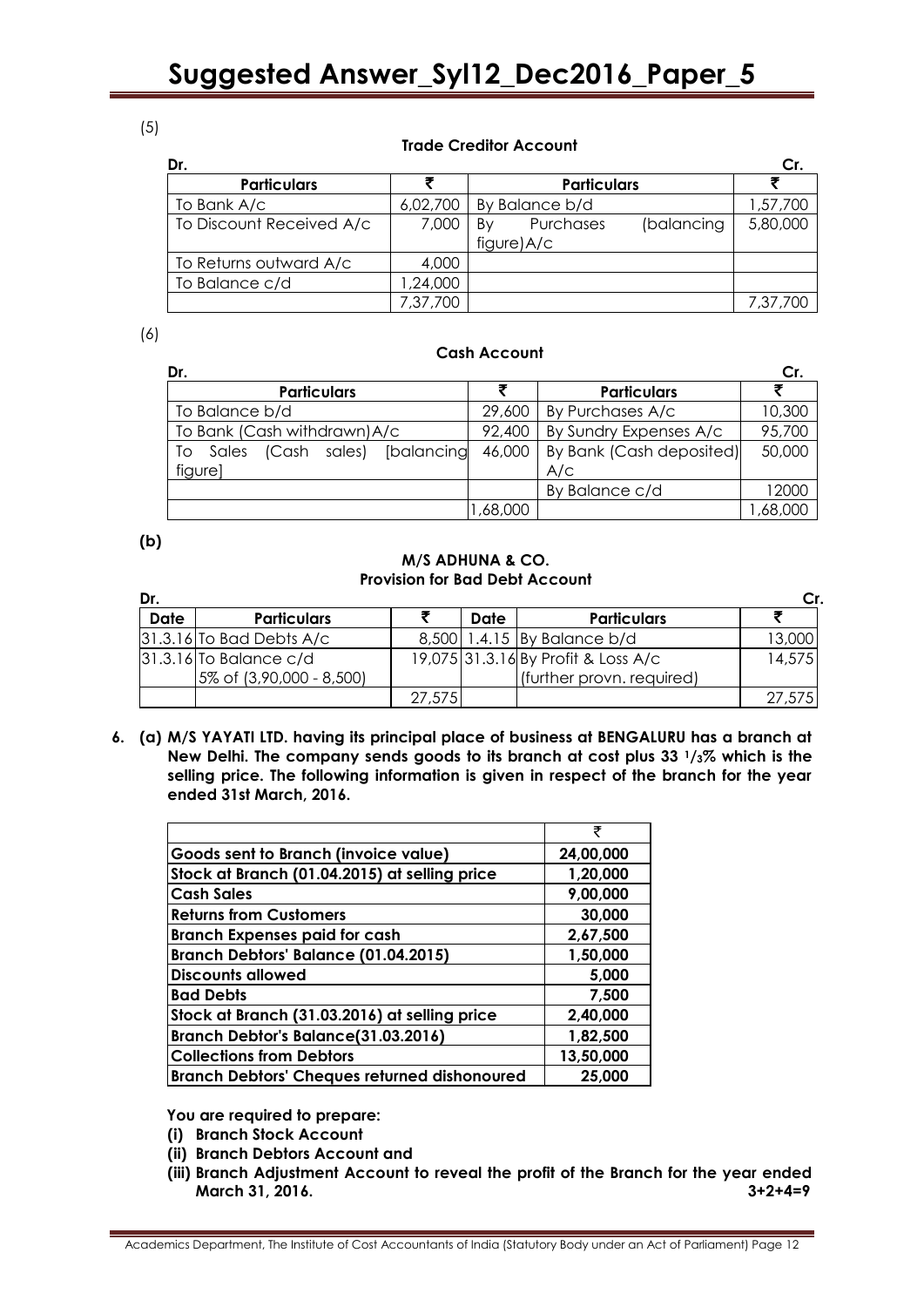**(b) POORVI STORES LTD., sells goods on hire purchase at Cost plus 25%. The following information is provided for the year ended March 31, 2016:**

| 2015     | <b>Particulars</b>                                           | ₹         |
|----------|--------------------------------------------------------------|-----------|
| April 1  | Stock with hire purchase customers at hire purchase<br>price | 5,00,000  |
| April 1  | Stock at shop                                                | 1,12,500  |
| April 1  | <b>Installments overdue</b>                                  | 30,000    |
| 2016     |                                                              |           |
| March 31 | Cash received from HP customers during the year              | 14,75,000 |
| March 31 | Purchases for the year                                       | 12,50,000 |
| March 31 | Installments overdue                                         | 55,000    |
| March 31 | Stock at shop                                                | 62,500    |
| March 31 | Stock with hire purchase customers at hire purchase<br>price | 6,25,000  |

**You are required to prepare Hire Purchase Trading Account for the year ended March 31, 2016. 5+1=6**

#### **Answer:**

#### **(a)**

#### **Book of Yayati Ltd. (H.O.) Branch Stock Account**

| Dr.                                       |           |                                                                          | Cr.       |
|-------------------------------------------|-----------|--------------------------------------------------------------------------|-----------|
| <b>Particulars</b>                        | ヺ         | <b>Particulars</b>                                                       | ₹         |
| To Balance b/d (Opening stock)            |           | 1,20,000 By Cash (Cash Sales) A/c                                        | 9,00,000  |
|                                           |           | By Branch Debtors A/c<br>(Credit Sales)                                  | 14,00,000 |
| To Goods sent to Branch A/c               |           | 24,00,000 By Branch Adjustment A/c                                       |           |
| To Branch Debtors A/c<br>(Returns inward) |           | 30,000 Spoilage: Loss<br>7,500<br>2,500<br>Loading<br>(Balancing figure) | 10,000    |
|                                           |           | By Balance c/d (closing stock)                                           | 2,40,000  |
|                                           | 25,50,000 |                                                                          | 25,50,000 |

#### **Branch Debtors Account**

| Dr.                                    |                               |                                 | Cr.       |
|----------------------------------------|-------------------------------|---------------------------------|-----------|
| <b>Particulars</b>                     |                               | <b>Particulars</b>              |           |
| To Balance (Opening b/d)               |                               | 1,50,000 By Branch Stock A/c    | 30,000    |
| (Dishonour<br>Оf<br><b>T</b> o<br>Bank | 25,000 By                     | <b>Bank-Collections</b><br>from | 13,50,000 |
| cheque)                                |                               | Debtors                         |           |
| To Branch Stock A/c                    | 14,00,000 By Branch Expenses: |                                 |           |
| (balancing<br>figure-credit            |                               | <b>Bad debts</b><br>7,500       |           |
| sales)                                 |                               | Discount allowed<br>5,000       | 12,500    |
|                                        |                               | By Balance (Closing) c/d        | 1,82,500  |
|                                        | 15,75,000                     |                                 | 15,75,000 |

### **Branch Adjustment Account**

**Dr. Cr.**

| <b>Particulars</b>   |          | ₹ Particulars                              | ₹I       |
|----------------------|----------|--------------------------------------------|----------|
| To Stock Reserve A/c |          | 60,000 By Stock Reserve A/c                | 30,000   |
| (on closing stock)   |          | (On opening stock)                         |          |
| To Branch stock A/c  |          | 2,500 By Goods sent to branch A/c 6,00,000 |          |
| (spoilage-loading)   |          | (loading)                                  |          |
| To Gross Profit c/d  | 5,67,500 |                                            |          |
|                      | 6,30,000 |                                            | 6,30,000 |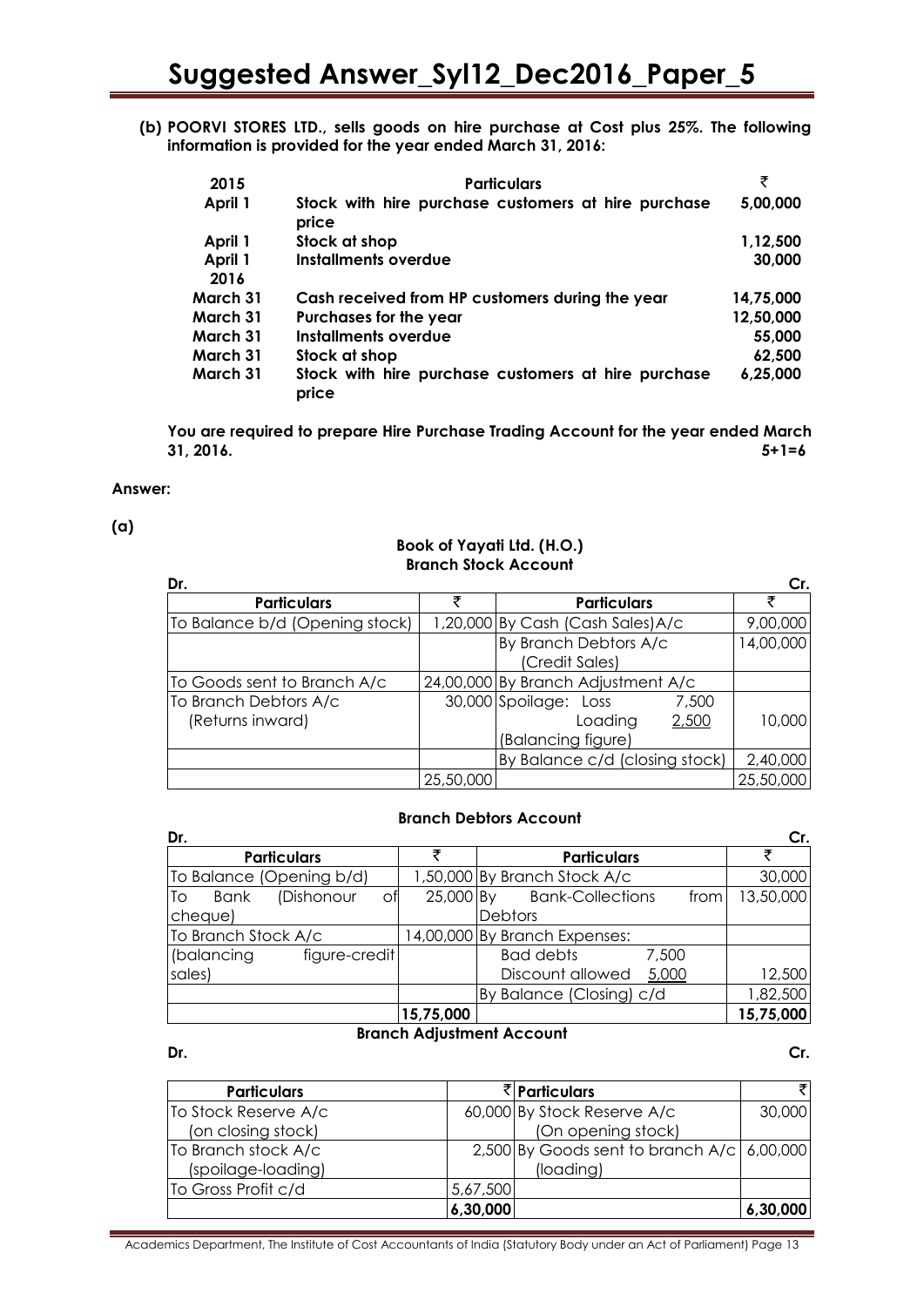| To Branch Expenses:                |          | By Gross Profit b/d | 5,67,500 |
|------------------------------------|----------|---------------------|----------|
| Discount & Bad Debts               | 12,500   |                     |          |
| Cash Expenses                      | 2,67,500 |                     |          |
| To Branch Stock A/c Loss: Spoilage | 7,500    |                     |          |
| To Net profit                      | 2,80,000 |                     |          |
|                                    | 5,67,500 |                     | 5,67,500 |

**(b)**

#### **POORVI STORES LTD. Hire Purchase Trading Account for the year end March 31, 2016**

| Dr.     |                                                                                               |           |      |                                                                                                             | Cr.       |
|---------|-----------------------------------------------------------------------------------------------|-----------|------|-------------------------------------------------------------------------------------------------------------|-----------|
| 2016    | <b>Particulars</b>                                                                            |           | 2016 | <b>Particulars</b>                                                                                          |           |
| April 1 | To Balance b/d<br>(Stock with HP customers at<br>cost price)<br>$(5,00,000) \times (100/125)$ |           |      | 4,00,000 Mar31 By Cash Received from 14,75,000<br>H.P. Customers                                            |           |
|         | April 1 To Installment overdue<br>(HP Debtor A/c)                                             |           |      | 30,000 Mar31 By Installment overdue<br>(H.P. Debtors A/c)                                                   | 55,000    |
|         | 2016 To Cost of Goods sold on<br>Mar'31 hire purchase [see note (i)]                          |           |      | 13,00,000 Mar31 By Balance c/d [(Stock with<br>H.P. customers at cost price<br>$(6,25,000 \times 100/125)]$ | 5,00,000  |
|         | Mar31 To Profit & Loss a/c (profit)                                                           | 3,00,000  |      |                                                                                                             |           |
|         |                                                                                               | 20,30,000 |      |                                                                                                             | 20,30,000 |

### **Working Notes:**

(1) Calculation the cost price of goods sold on hire:

### **Stock at Shop Account**

| Dr.                |           |                                                                       |           |  |
|--------------------|-----------|-----------------------------------------------------------------------|-----------|--|
| <b>Particulars</b> |           | <b>Particulars</b>                                                    |           |  |
| To Balance b/d     |           | 1,12,500 By Cost of Goods sold on hire<br>purchase (Balancing figure) | 13,00,000 |  |
| To Purchases       |           | 12,50,000 By Balance c/d                                              | 62,500    |  |
|                    | 13,62,500 |                                                                       | 13,62,500 |  |

### **HP Debtors Account**

| Dr.                      |           |                    |           |
|--------------------------|-----------|--------------------|-----------|
| <b>Particulars</b>       |           | <b>Particulars</b> |           |
| To Balance b/d           |           | 30,000 By Cash a/c | 14,75,000 |
| [To HP Stock A/c (B.F.)] |           | By Balance c/d     | 55,000    |
|                          | 15,00,000 |                    |           |
|                          | 15,30,000 |                    | 15,30,000 |

**7. (a) MADHAVI BUILDCOM LTD. undertook a contract to construct a bridges across river Revathi for** ` **260 crores on 1st July, 2015. The following details are available in the records kept for the year ended 31st March, 2016.**

**(Amount in ₹ crores)** 

| Work certified                                             | 120 <sub>1</sub> |
|------------------------------------------------------------|------------------|
| Work to be certified                                       | 42               |
| <b>Prudent estimates of additional cost for completion</b> | 108              |
| <b>Required:</b>                                           |                  |

**What is the additional provision for Foreseeable loss which must be made in the Financial Accounts for the year ended 31st March, 2016 as per provisions of AS-7?**

 **1+4=5**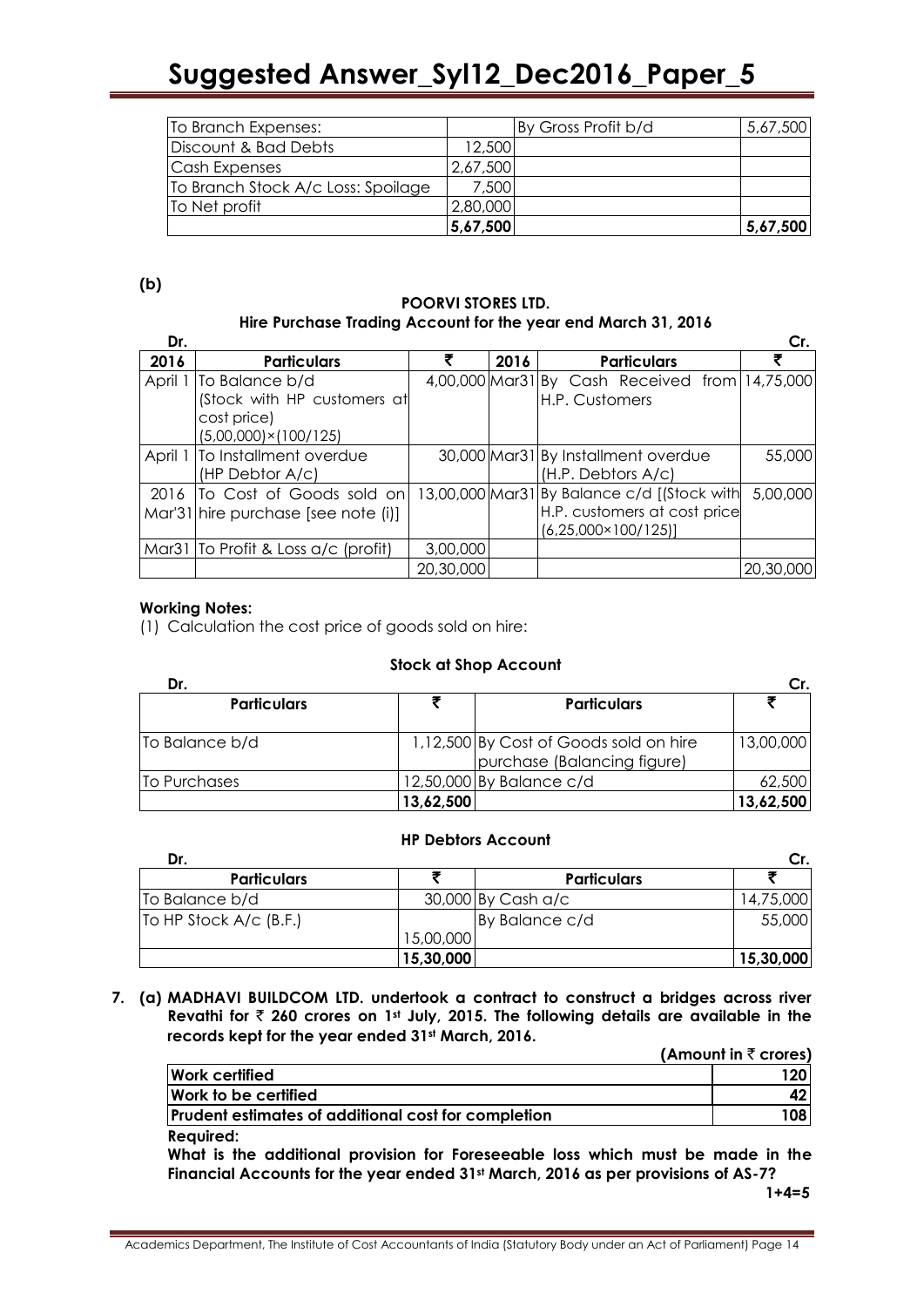**(b) The following are balances and other information extracted from the books of SNEHA IN BANK LTD. as on 31st March, 2016.**

|                       | र्रे in lakhs |                         | ₹in lakhs |
|-----------------------|---------------|-------------------------|-----------|
| Interest and Discount |               | 4,420 Interest expended | 1,360     |
| <b>Other Income</b>   |               | 125 Operating Expenses  | 1,331     |
| Income on Investments |               |                         |           |

**Additional Information:**

|                                                                      | ₹ in lakhs |
|----------------------------------------------------------------------|------------|
| Rebate on bills discounted to be provided for                        | 15         |
| (ii) Classification of Advances:                                     |            |
| <b>Standard Assets</b>                                               | 2,500      |
| <b>Sub-Standard Assets (Covered by security)</b>                     | 560        |
| Doubtful Assets not covered by security                              | 255        |
| Doubtful Assets covered by security                                  |            |
| For 1 year                                                           | 25         |
| For 2 years                                                          | 50         |
| For 3 years                                                          | 100        |
| For 4 years                                                          | 75         |
| <b>Loss Assets</b>                                                   | 100        |
| (iii) Make tax provisions $@35\%$ of the profit.                     |            |
| (iv) Profit and Loss Account (Cr.) brought forward from the previous | 40         |
| year                                                                 |            |
|                                                                      |            |

**Required:**

**(A) Calculate the amount of Provisions and contingencies**

**(B) Prepare Profit & Loss Account for the year ended 31st March, 2016. 4+6=10**

#### **Answer:**

**(a)** As per AS-7 'Construction Contract' when it is probable that total contract costs will exceed total revenue, the expected loss should be immediately recognized as an expense. The amount of such a loss is determined irrespective of (a) Whether or not work has commenced on the contract, (b) the stage of completion of contract activity as per AS-7, (c) the amount of profit expected to arise on other contracts which are not treated as a single contract.

We are to compute the anticipated/foreseeable loss and Additional provision required which are as follows:

|     | Particulars                                                    | $\bar{\tau}$ in crores |
|-----|----------------------------------------------------------------|------------------------|
| ı1. | Contract price (given)                                         | 260                    |
| 2.  | Cost incurred till date (Work certified+ Work to be certified) | 162                    |
| 3.  | Further costs to be incurred to complete the contract          | 108                    |
| .4. | Total contract costs (2)+(3)                                   | 270                    |
| 5.  | Expected loss on contract (1)-(4)                              | (10)                   |
| 6.  | Percentage of completion based on Costs $(2) \div (4)$         | 60%                    |
| 7.  | Contract revenue recognized (1) × (6)                          | 156                    |
|     | 8. Contract costs recognized (as per 2)                        | 162                    |
| 9.  | Contract profit/ (Loss) (7)- (8)                               | (6)                    |
|     | 10. Expected Loss to be recognized (as per 5)                  | [10]                   |
|     | 11. Additional provision required (9)- (10)                    | 4                      |

### **(b)**

#### **SNEHA IN BANK LTD.**

- (A) Calculation of Provisions and Contingencies
- (i) Provision on Non-Performance Assets\*

Academics Department, The Institute of Cost Accountants of India (Statutory Body under an Act of Parliament) Page 15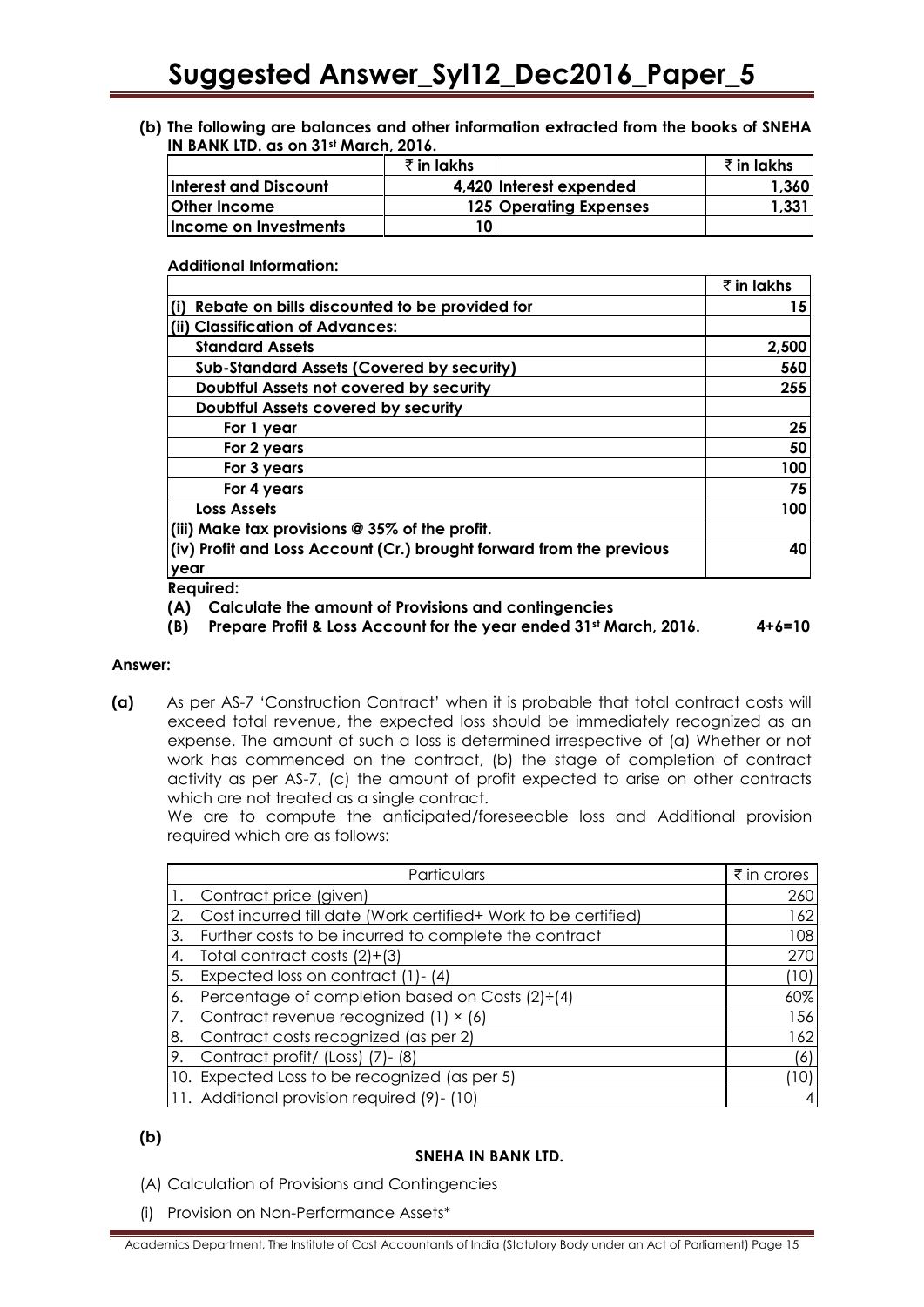| Particulars                                           |       |     | Amount  % of provision $\zeta$ in lakhs provision |
|-------------------------------------------------------|-------|-----|---------------------------------------------------|
| <b>Standard Assets</b>                                | 2,500 | 0.4 |                                                   |
| Sub-standard<br>Assets<br>(covered<br>bv<br>security) | 560   | 15  | 84                                                |
| Doubtful Assets not covered by security               | 255   | 100 | 255                                               |
| Doubtful Assets covered by security:                  | 25    | 25  | 6.25                                              |
| For 1 year                                            | 50    | 40  | 20                                                |
| For 2 years                                           | 100   | 40  | 40                                                |
| For 3 years                                           | 75    | 100 | 75                                                |
| For 4 years Loss Assets                               | 100   | 100 | 100                                               |
|                                                       | 3,665 |     | 590.25                                            |

#### (ii) Calculation of provision for tax

= 35% of [Total Income - Total Expenditure (excluding tax)] = 35% of  $[(4415+125)-(1360+1331+590.25)] = ₹ 440.5625$  lakhs Total provisions and contingencies = Provisions on NPAs + Provisions for tax = 590.25+440.5625 = **1,030.8125 lakhs.**

#### **SNEHA IN BANK LTD. (B) Profit and Loss Account for the year ended 31st March,2016**

|     |                                                 | <b>Schedule</b><br>No. | ₹ in Lakhs |
|-----|-------------------------------------------------|------------------------|------------|
| ı.  | <b>Income</b>                                   |                        |            |
|     | Interest Earned                                 | 13                     | 4415       |
|     | Other Income                                    | 14                     | 125        |
|     | Total                                           |                        | 4540       |
| Ш.  | <b>Expenditure</b>                              |                        |            |
|     | Interest Expended                               | 15                     | 1360       |
|     | <b>Operating Expenses</b>                       | 16                     | 1331       |
|     | Provisions & Contingencies [590.25+440.5625]    |                        | 1030.8125  |
|     | Total                                           |                        | 3721.8125  |
| Ш.  | Profit/Loss                                     |                        |            |
|     | Net Profit/Loss for the year                    |                        | 818.1875   |
|     | Profit/Loss brought forward                     |                        | 40         |
|     |                                                 |                        | 858.1875   |
| IV. | <b>Appropriations</b>                           |                        |            |
|     | Transfer to Statutory Reserve @ 25% of 818.1875 |                        | 204.5469   |
|     | <b>Balance carried over to Balance Sheet</b>    |                        | 653.6406   |
|     |                                                 |                        | 858.1875   |

#### **Schedules 13 — Interest Earned**

| <b>Particulars</b>                       | र्रे in Lakhs |
|------------------------------------------|---------------|
| Interest & Discount [4420 - 15 (Rebate)] | ΛAΙ           |
| II. Income on Investments                |               |
| Total                                    | 44            |

#### **Schedules 14 — Other Income**

| <b>Particulars</b> | $\bar{\tau}$ in Lakhs |
|--------------------|-----------------------|
| Other Income       |                       |

#### **Schedules 15 — Interest Expended**

| <b>Particulars</b> | ₹ in Lakhs |
|--------------------|------------|
| Interest Expended  |            |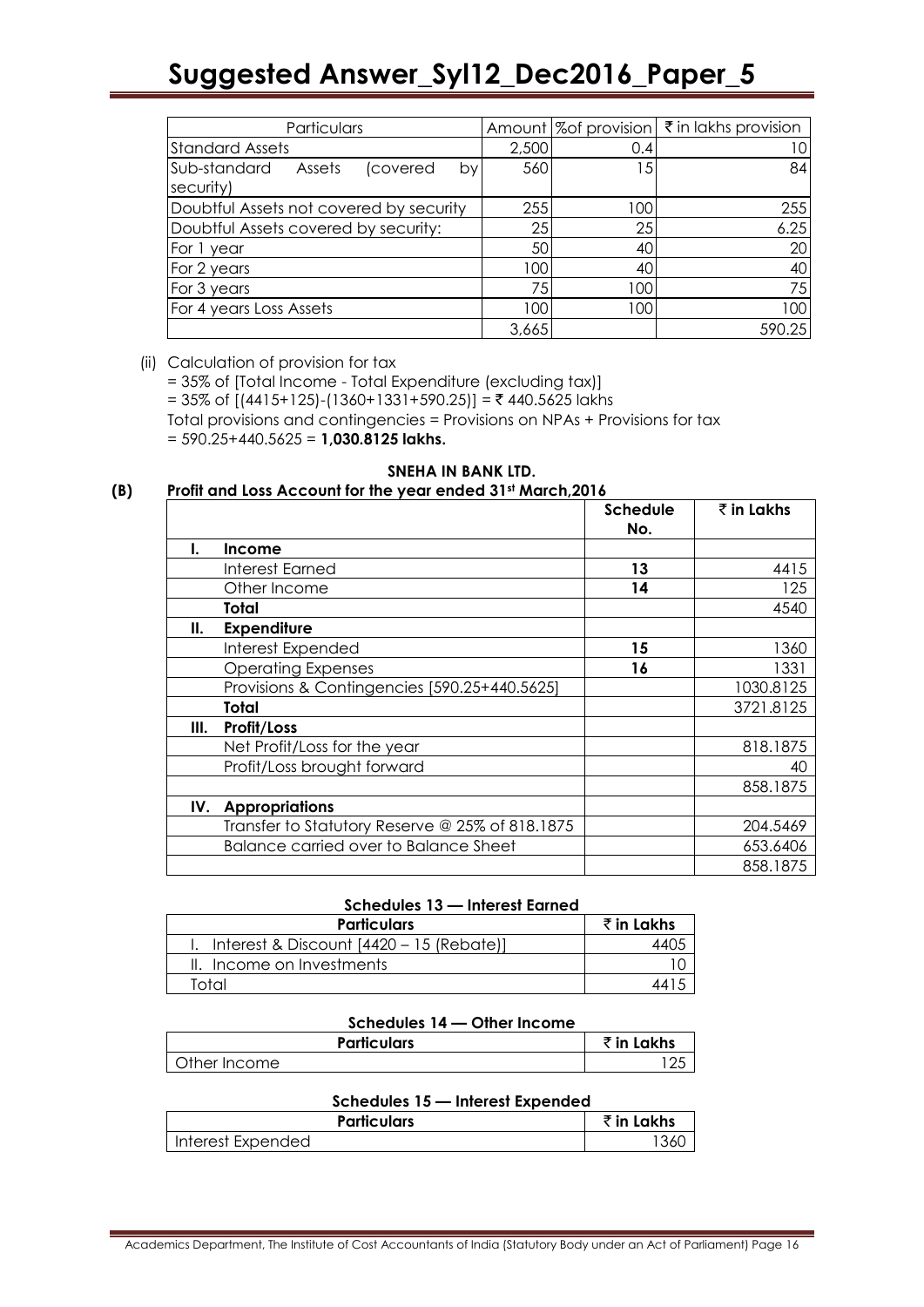#### **Schedules 16 — Operating Expenses**

| <b>Particulars</b>        | $\overline{\phantom{a}}$ in Le<br>.akhs |
|---------------------------|-----------------------------------------|
| <b>Operating Expenses</b> | w                                       |

#### **8. (a) The following details are extracted from the Books of MEGA POWER GENERATION LTD.**

- **Date of Commercial Operation/Work Completed date : 28th January', 1998**
- **•** Beginning of Current Year
- 
- **Useful Life : 35 years**

|  | : 1st April, 2013 |  |
|--|-------------------|--|
|  |                   |  |

| <b>Particulars</b>                                | (Amount in $\bar{z}$ crores) |
|---------------------------------------------------|------------------------------|
| Capital Cost at beginning of the year 2013-14     | 33,000                       |
| <b>Additional Capitalisation during the year:</b> |                              |
| 2013-14                                           | 00.00                        |
| 2014-15                                           | 15.70                        |
| 2015-16                                           | 43.76                        |
| <b>Value of Freehold Land</b>                     | 17.84                        |
| Depreciation recovered upto 2011-12               | 72.25                        |
| Depreciation recovered in 2012-13                 | 8.05                         |

**Note: Capital Cost and Accumulated Depreciation at the beginning of the year as per Tariff order, Financial Year 2013-14.**

**You are required to calculate:**

- **(i) Average Capital Cost**
- **(ii) Annual Depreciation for the year 2013-14, 2014-15 and 2015-16 as per Tariff Regulations-2009. 2+5=7**
- **(b) ELITE MARINE INSURANCE CO. LTD. commenced its business on 1st April. 2014. The Company provides you the following information for the year ended March 31, 2016.**

| <b>Particulars</b>                       | Amount in ₹ lakh |
|------------------------------------------|------------------|
| Outstanding claims on 01.04.2015         | 98               |
| <b>Claims Paid</b>                       | 350              |
| Reserve for Unexpired Risk on 01.04.2015 | 780              |
| Legal Expenses regarding claims          | 12               |
| <b>Agent's Commission</b>                | 120              |
| <b>Expenses of Management</b>            | 180              |
| <b>Premiums received</b>                 | 1,690            |
| Re-insurance premium paid                | 75               |
| Interest and Rent received               | 24               |
| Surveyor Fees                            | 30               |

**The following additional points are also to be taken into account.** 

- **(i) Claims outstanding on 31.03.2016 were** ` **35 lakh**
- **(ii) Premium outstanding on 31.03.2016 were** ` **105 lakh**
- **(iii) Expenses of management due on 31.03.2016 were** ` **35 lakh**

**(iv) Reserve for unexpired Risk to be maintained at 100% of net Premiums.**

**Required: Prepare the Revenue Account as per IRDA Regulations for the year ended March 31, 2016.**  $5 + \frac{1}{2} + 1 + \frac{1}{2} + \frac{1}{2} + \frac{1}{2} = 8$ 

#### **Answer:**

| (a) Name of the Power Station:                    | Mega Power Generation Ltd. |
|---------------------------------------------------|----------------------------|
| Date of Commercial operation/work completed date: | January 28, 1998           |
| Beginning of Current year                         | April 1, 2013              |
| Useful Life:                                      | 35 years                   |
| Remaining useful life:                            | 20 years                   |
|                                                   |                            |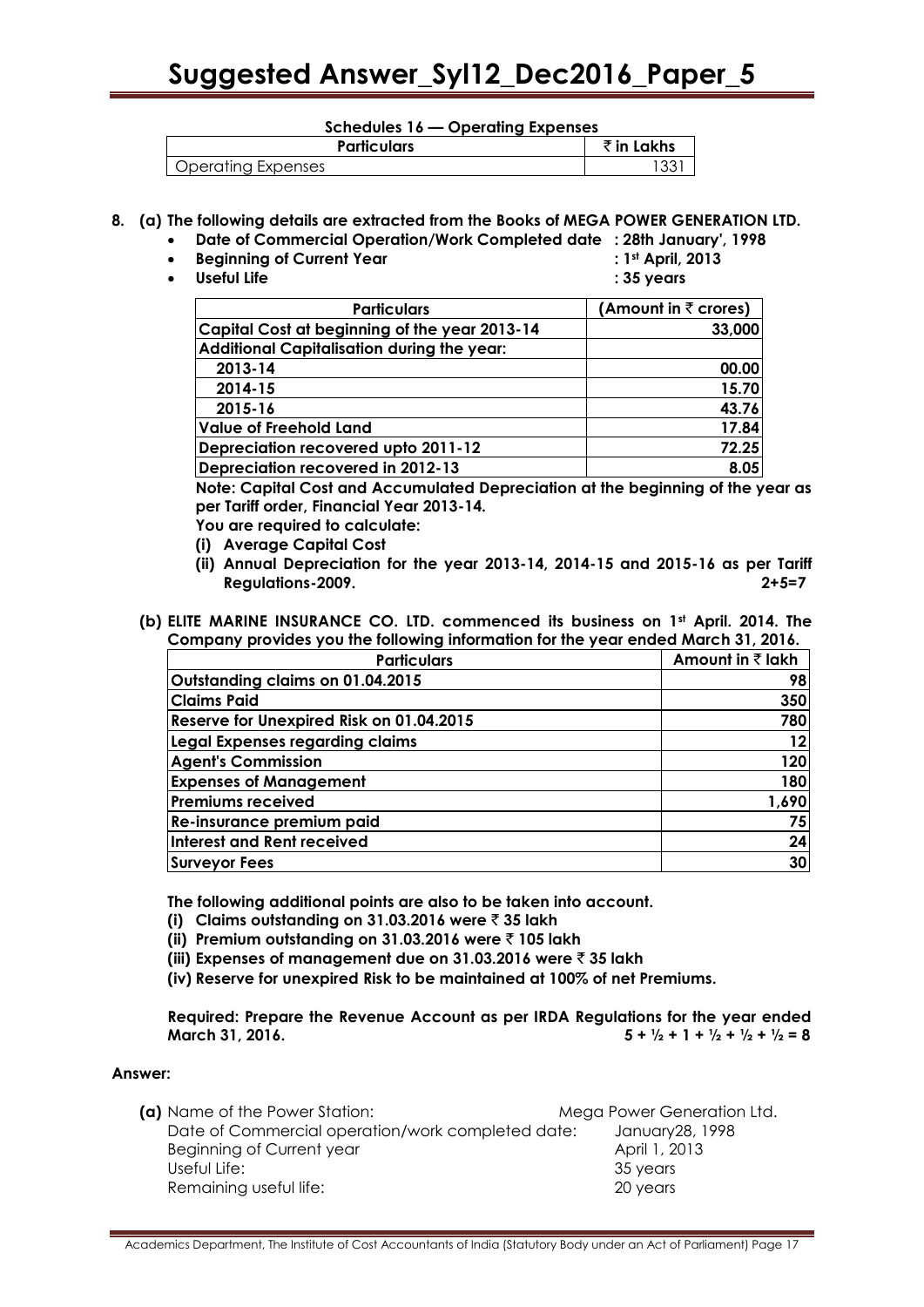|                                                |         |         | (Amount in ₹ Crores) |
|------------------------------------------------|---------|---------|----------------------|
| <b>Particulars</b>                             | 2013-14 | 2014-15 | 2015-16              |
| A. Opening Capital Cost                        | 330.00  | 330.00  | 345.70               |
| <b>B.</b> Additional Capital Cost              | 00.00   | 15.70   | 43.76                |
| C. Closing Capital Cost                        | 330.00  | 345.70  | 389.46               |
| D. Average Capital Cost [(A+C)/2]              | 330.00  | 337.85  | 367.58               |
| E. Less: Cost of freehold Land                 | 17.84   | 17.84   | 17.84                |
| F. Average Capital cost for Depreciation (D-E) | 312.16  | 320.01  | 349.74               |
| G. Depreciable value (90% of F)                | 280.94  | 288.01  | 314.77               |
| H. Depreciation recovered upto prev. year      | 80.30   | 90.33   | 100.73               |
| Balance depreciation to be recovered (G-H)     | 200.64  | 197.68  | 214.04               |
| J. Balance useful life out of 35 years         | 20.00   | 19.00   | 18.00                |
| K. Yearly depreciation from 2013-14 (I/J)      | 10.03   | 10.40   | 11.89                |
| Depreciation recovered upto the year (H+K)     | 90.33   | 100.73  | 112.62               |

### **Statement showing the Calculation of Average Capital Cost and Depreciation**

#### **(b)**

#### FORM B-RA

Name of the insurer: Elite Marine Insurance Co. Ltd. Registration No. and date of Registration with the IRDA

### **Revenue Account for the year ended 31st March, 2016**

|     |                                                       |                 | (Amount in ₹ lakh) |
|-----|-------------------------------------------------------|-----------------|--------------------|
|     | <b>Particulars</b>                                    | <b>Schedule</b> | Amount (₹)         |
|     | Premium earned                                        |                 | 1,720              |
| (2) | Change in provision for in expired risk (WN-2)        |                 | (940)              |
| (3) | Other Income                                          |                 |                    |
| (4) | Interest and rent                                     |                 | 24                 |
|     | Total (A)                                             |                 | 804                |
|     | Claims incurred                                       | 2               | 329                |
|     | Commission                                            |                 | 120                |
|     | Operating expenses related to insurance business      | 3               | 215                |
|     | Total (B)                                             |                 | 664                |
|     | Operating Profit/(Loss) from Insurance Business (A-B) |                 | 140                |

| Schedule-I: Premium earned (net) | (₹ in lakh |
|----------------------------------|------------|
| Premium received (W Note-1)      | 795I       |
| Less: Re-issuance premium        |            |
| Net premium                      |            |

| Schedule-2: Claim incurred                                         |                 |  |
|--------------------------------------------------------------------|-----------------|--|
| Claims paid including legal expenses & surveyor fees (350+30+2)    | 3921            |  |
| Add: Claims outstanding at the end of the year (31.03.2016)        | 35 <sub>l</sub> |  |
| Less: Claims outstanding at the beginning of the year (01.04.2015) |                 |  |
| Total claims incurred                                              | 329             |  |

| <b>Schedule-3: Operating expenses</b>       | (₹ in lakh)     |
|---------------------------------------------|-----------------|
| Expenses of management paid during the year | 80              |
| Add: Outstanding on 31.03.2016              | 35 <sub>1</sub> |
| Total                                       |                 |

#### **Working Notes:**

| Premium Earned                    | $\sqrt{5}$ in lakh |
|-----------------------------------|--------------------|
| Premium received during the year: | .69C               |
| Add: Outstanding on 31.03.2016    |                    |
|                                   |                    |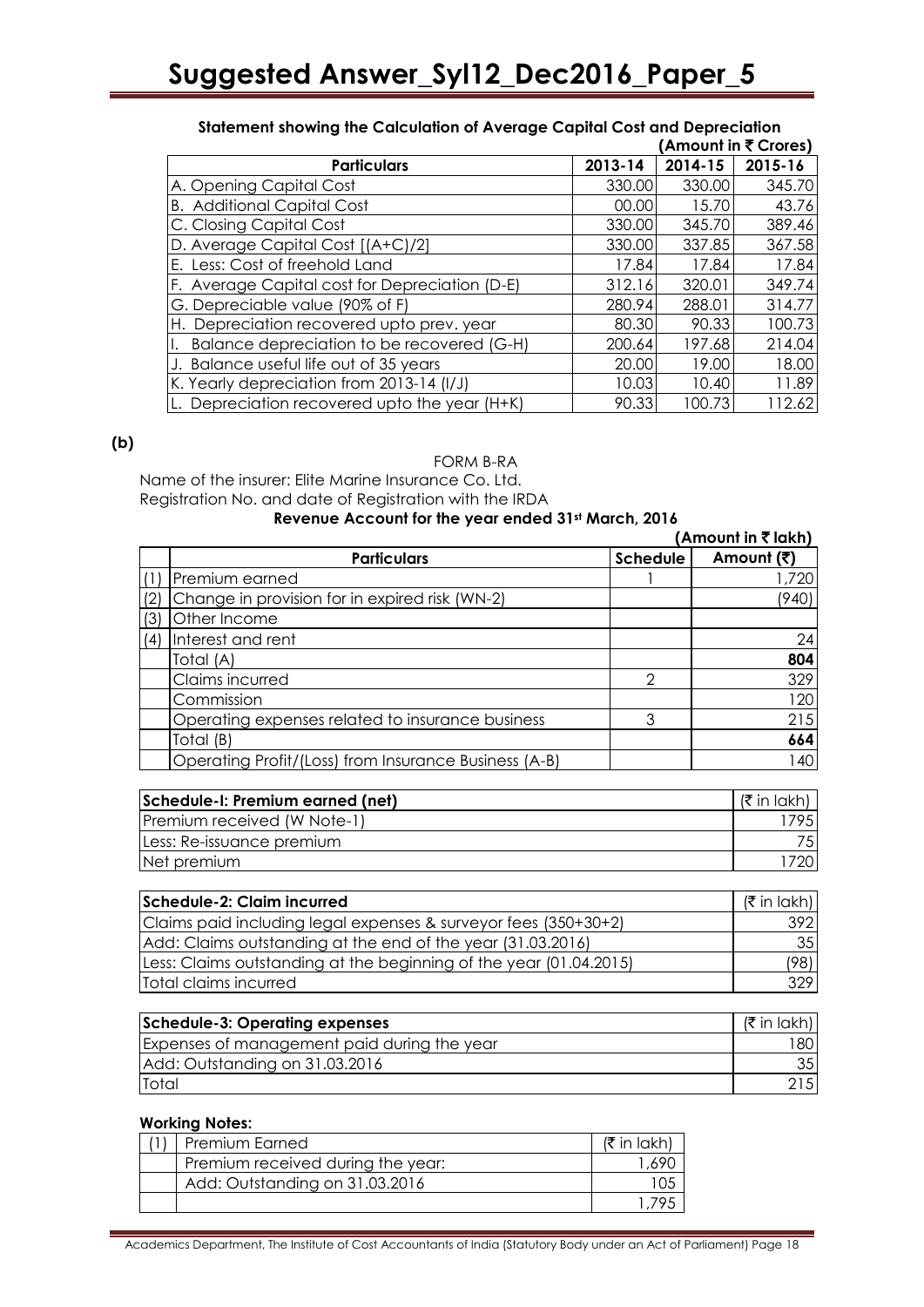| Change in Reserve for un-expired risk:         |       |
|------------------------------------------------|-------|
| Opening balance of Reserve for un-expired Risk | 780.  |
| Closing balance of Reserve for Un-expired Risk | 1.720 |
| (100%of₹ 1720)                                 | 940   |

**9. Write short notes on any three out of the following: 5×3=15**

- **(a) Project Accounting**
- **(b) Difference between Receipts & Payments Account and Income & Expenditure Account**
- **(c) Reserve for Un-expired Risk**
- **(d) Minimum Rent/Dead Rent**

#### **Answer:**

#### **(a) Project Accounting:**

Project accounting is the practice of creating financial reports specifically designed to track the financial progress of projects, which can then be used by managers to aid project management.

Utilizing Project Accounting provides Project Managers with the ability to accurately assess and monitor project budgets and ensure that the project is proceeding on budget. Project managers can quickly address any cost overruns and revise budgets if necessary. Project accounting allows companies to accurately assess the ROI of individual projects and enables true performance measurement. Project managers are able to calculate funding advances and actual versus budgeted cost variances using project accounting. As revenue, costs, activities and labours are accurately tracked and measured, project accounting provides future benefits to the organization. Future quotes and estimates can be fine-tuned based on past project performance. Project accounting can also have an impact on the investment decisions that companies make. As companies seek to invest in new projects with low upfront costs, less risk, and longer-term benefits, the costs and benefit information from a project accounting system provides crucial feedback that improves the quality of such important decisions.

#### **(b) Difference between Receipts and Payments Account and Income & Expenditure Account:**

| Receipts and Payments Account                                                                                                                                                                                                                                     | Income and Expenditure Account                                                                                                                                                                                                                                                                                                                                                     |
|-------------------------------------------------------------------------------------------------------------------------------------------------------------------------------------------------------------------------------------------------------------------|------------------------------------------------------------------------------------------------------------------------------------------------------------------------------------------------------------------------------------------------------------------------------------------------------------------------------------------------------------------------------------|
| transactions - which begins with the<br>opening balances of cash and bank<br>and ends with the closing balances of<br>cash and bank.                                                                                                                              | 1. It is merely a summary of the cash $ 1 $ . It is a comparable account of a profit<br>and loss account which shows the<br>incomes, expenses and surplus/deficit<br>for the period.                                                                                                                                                                                               |
| 2. It is almost like a Real Account                                                                                                                                                                                                                               | 2. It is almost like a Nominal Account.                                                                                                                                                                                                                                                                                                                                            |
| 3. It records all monies received or paid<br>during a year, irrespective of revenue<br>or capital nature and also relating to<br>the past, current or following year.<br>4. Here, receipts are shown on left-hand<br>side and payments on the right-hand<br>side. | 3. It records only expenses and revenues<br>for the current year. Items of capital<br>nature or relating to the past or future<br>period are excluded.<br>4. Items appearing on the Receipts and<br>Payments Account cross over sides as<br>they enter into Income and Expenditure<br>Account, that is, incomes on the right-<br>hand side and expenses on the left-<br>hand side. |
| $5.$ The<br>this<br>balance<br>Οf<br>represents closing balances of cash<br>and bank.                                                                                                                                                                             | account 5. The balance represents either surplus or<br>deficit for the period.                                                                                                                                                                                                                                                                                                     |